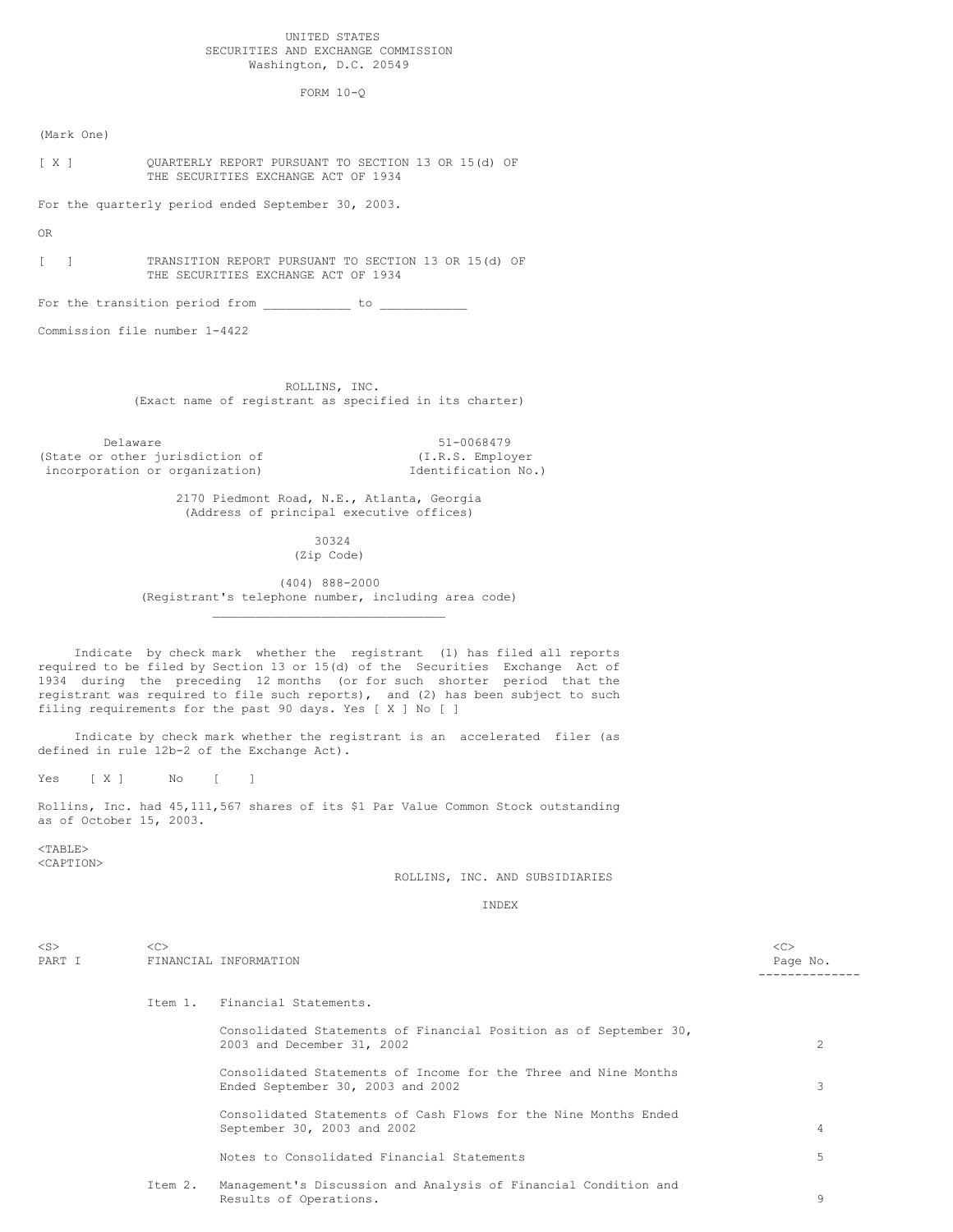|                                         | Item 3. | Ouantitative and Oualitative Disclosures About Market Risk. | 13 |
|-----------------------------------------|---------|-------------------------------------------------------------|----|
|                                         | Item 4. | Controls and Procedures.                                    | 13 |
| PART II                                 |         | OTHER INFORMATION                                           |    |
|                                         | Item 1. | Legal Proceedings.                                          | 14 |
|                                         | Item 6. | Exhibits and Reports on Form 8-K.                           | 14 |
| SIGNATURES<br>$<$ /TABLE><br>$<$ TABLE> |         |                                                             | 15 |

 $<$ TABI <CAPTION> PART I FINANCIAL INFORMATION Item 1. Financial Statements.

# ROLLINS, INC. AND SUBSIDIARIES CONSOLIDATED STATEMENTS OF FINANCIAL POSITION (In thousands except share and per share data)

|                     |                                                                                                                                                  | September 30,<br>2003 |                              | December 31,<br>2002 |                        |
|---------------------|--------------------------------------------------------------------------------------------------------------------------------------------------|-----------------------|------------------------------|----------------------|------------------------|
|                     | <<                                                                                                                                               | $<$ C>                | (Unaudited)                  |                      |                        |
| $<$ S $>$<br>ASSETS |                                                                                                                                                  |                       |                              | <<                   |                        |
|                     | Cash and Short-Term Investments<br>Marketable Securities<br>Trade Receivables, Net of Allowance for<br>Doubtful Accounts of \$4,890 and \$5,441, | \$                    | 55,066<br>27,000             | $\mathsf{S}$         | 38, 315                |
|                     | respectively                                                                                                                                     |                       | 52,689                       |                      | 47,740                 |
|                     | Materials and Supplies                                                                                                                           |                       | 10,646                       |                      | 10,662                 |
|                     | Deferred Income Taxes                                                                                                                            |                       | 21,934                       |                      | 20,035                 |
|                     | Other Current Assets                                                                                                                             |                       | 13,035                       |                      | 9,470                  |
|                     | Current Assets                                                                                                                                   |                       | 180,370                      |                      | 126,222                |
|                     | Equipment and Property, Net                                                                                                                      |                       | 37,484                       |                      | 38,880                 |
|                     | Goodwill                                                                                                                                         |                       | 72,498<br>31,972             |                      | 72,392<br>35,507       |
|                     | Customer Contracts and Other Intangible Assets<br>Deferred Income Taxes                                                                          |                       | 34,760                       |                      | 44,406                 |
|                     | Total Assets                                                                                                                                     | \$                    | 357,084                      |                      | \$317,407              |
|                     |                                                                                                                                                  |                       | --------------------         |                      | ==================     |
| LIABILITIES         |                                                                                                                                                  |                       |                              |                      |                        |
|                     | Accounts Payable<br>Accrued Insurance                                                                                                            | \$                    | 13,482<br>13,050             | $\mathsf{S}$         | 12,138<br>11,740       |
|                     | Accrued Payroll                                                                                                                                  |                       | 33,218                       |                      | 28,623                 |
|                     | Unearned Revenue                                                                                                                                 |                       | 49,533                       |                      | 43,049                 |
|                     | Accrual for Termite Contracts                                                                                                                    |                       | 19,000                       |                      | 19,000                 |
|                     | Other Current Liabilities                                                                                                                        |                       | 18,787                       |                      | 15,312                 |
|                     | Current Liabilities                                                                                                                              |                       | 147,070                      |                      | 129,862                |
|                     | Accrued Insurance, Less Current Portion                                                                                                          |                       | 27,637                       |                      | 30,222                 |
|                     | Accrual for Termite Contracts, Less Current Portion                                                                                              |                       | 28,114                       |                      | 27,446                 |
|                     | Accrued Pension<br>Long-Term Accrued Liabilities                                                                                                 |                       | 5,770<br>28,652              |                      | 10,769<br>28,418       |
|                     |                                                                                                                                                  |                       |                              |                      |                        |
|                     | Total Liabilities                                                                                                                                |                       | 237,243                      |                      | 226,717                |
|                     | Commitments and Contingencies                                                                                                                    |                       |                              |                      |                        |
|                     | STOCKHOLDERS' EQUITY                                                                                                                             |                       |                              |                      |                        |
|                     | Common Stock, par value \$1 per share; 99,500,000<br>shares authorized; 45,108,317 and 44,799,368                                                |                       |                              |                      |                        |
|                     | shares issued and outstanding, respectively                                                                                                      |                       | 45,108                       |                      | 44,799                 |
|                     | Additional Paid-In Capital<br>Accumulated Other Comprehensive Loss                                                                               |                       | 4,176<br>(16, 602)           |                      | 299<br>(16, 947)       |
|                     | Retained Earnings                                                                                                                                |                       | 87,159<br>------------------ |                      | 62,539<br>------------ |
|                     | Total Stockholders' Equity                                                                                                                       |                       | 119,841                      |                      | 90,690                 |
|                     | Total Liabilities and Stockholders' Equity                                                                                                       | \$.                   | 357,084                      | \$                   | 317,407                |
|                     |                                                                                                                                                  |                       |                              |                      |                        |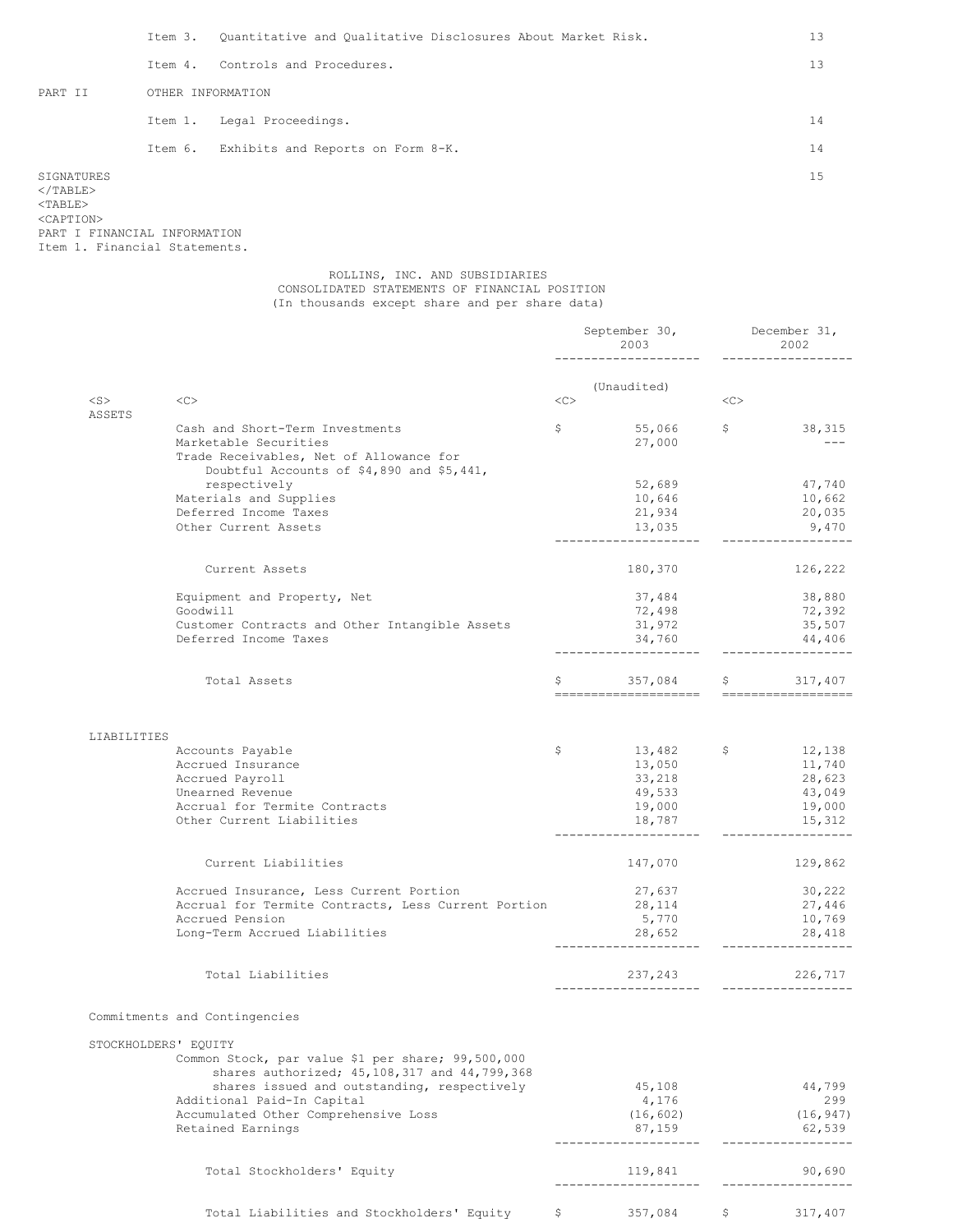${ <\hspace{-1.5pt}{\rm FN} \hspace{-1.5pt}>}$ The accompanying notes are an integral part of these consolidated financial statements.  $<$ / $FN$  $<$ /TABLE>  $\mathfrak{D}$ <TABLE> <CAPTION> ROLLINS, INC. AND SUBSIDIARIES CONSOLIDATED STATEMENTS OF INCOME (In thousands except per share data) (Unaudited) Three Months Ended Nine Months Ended September 30, September 30, ---------------------------------- ------------------- ----------------- 2003 2002 2003 2002 ---------------- ---------------- ---------------- ----------------- <S> <C> <C> <C> <C>  $<\subset>$ REVENUES Customer Services \$ 178,262 \$ 174,063 \$ 518,489 \$ 511,554 ---------------- ---------------- ---------------- ----------------- COSTS AND EXPENSES Cost of Services Provided 96,085 94,402 275,713 275,609 Depreciation and Amortization 6,065 5,065 5,425 15,258 16,298 Sales, General & Administrative 61,426 63,478 177,901 182,055 Net Interest Income (120) (135) (280) (125) ---------------- ---------------- ---------------- ----------------- 162,456 163,170 468,592 473,837 ---------------- ---------------- ---------------- ----------------- INCOME BEFORE INCOME TAXES 15,806 10,893 49,897 37,717 ---------------- ---------------- ---------------- ----------------- PROVISION FOR INCOME TAXES Current 15,481 **15,481** 12,346 Deferred 3,480 1,986 ---------------- ---------------- ---------------- ----------------- 6,006 4,139 18,961 14,332 ---------------- ---------------- ---------------- ----------------<br>NET INCOME  $$$  9,800 \$ 6,754 \$ 30,936 \$ 23,385 ================ ================ ================ ================= EARNINGS PER SHARE - BASIC \$ 0.22 \$ 0.15 \$ 0.69 \$ 0.52 ================ ================ ================ ================= EARNINGS PER SHARE - DILUTED  $$0.21 \t$ 0.15 \t$ 0.67 \t$ 0.67$ 0.52 ================ ================ ================ ================= Average Shares Outstanding---Basic  $45,115$   $44,885$   $45,049$ 45,101 Average Shares Outstanding---Diluted  $45,994$  45,118  $46,170$ 45,382

==================== ==================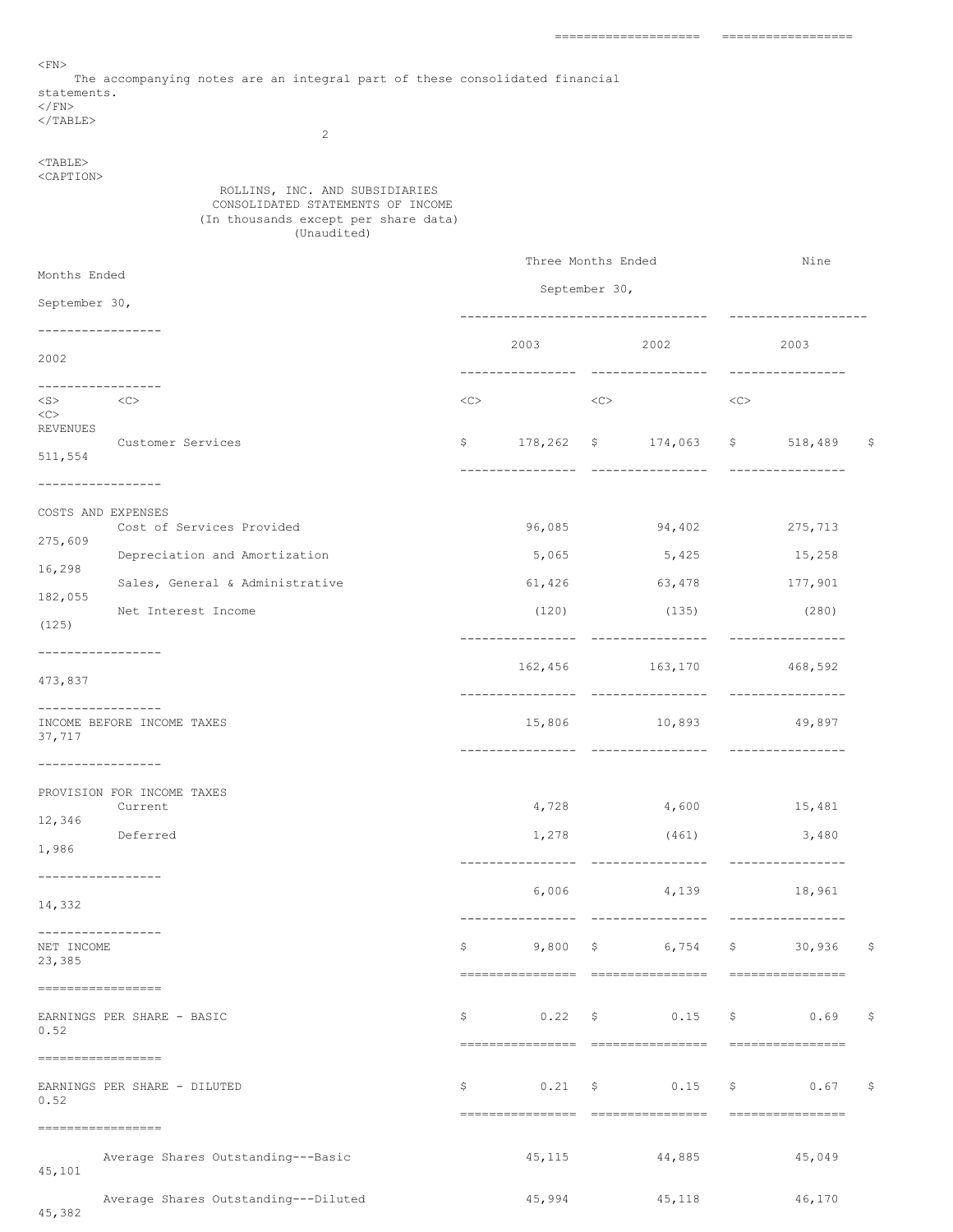| DIVIDENDS PER SHARE<br>0.10                        |                                                                                                          | \$<br>0.05 | \$<br>0.0333                        | \$               | 0.15                               |
|----------------------------------------------------|----------------------------------------------------------------------------------------------------------|------------|-------------------------------------|------------------|------------------------------------|
| =================                                  |                                                                                                          |            | =================================== |                  | ----------------                   |
| $<$ FN>                                            |                                                                                                          |            |                                     |                  |                                    |
| statements.<br>$\langle$ /FN><br>$\langle$ /TABLE> | The accompanying notes are an integral part of these consolidated financial                              |            |                                     |                  |                                    |
|                                                    | 3                                                                                                        |            |                                     |                  |                                    |
| $<$ TABLE $>$<br><caption></caption>               |                                                                                                          |            |                                     |                  |                                    |
|                                                    | ROLLINS, INC. AND SUBSIDIARIES<br>CONSOLIDATED STATEMENTS OF CASH FLOWS<br>(In thousands)<br>(Unaudited) |            |                                     |                  |                                    |
|                                                    |                                                                                                          |            |                                     |                  | Nine Months Ended<br>September 30, |
| . _ _ _ _ _ _ _ _                                  |                                                                                                          |            |                                     |                  | -------------------------------    |
| 2002                                               |                                                                                                          |            |                                     | 2003             |                                    |
| ---------                                          |                                                                                                          |            | ------------------                  |                  |                                    |
| $<$ S $>$<br>OPERATING ACTIVITIES                  | <<                                                                                                       |            | <<                                  |                  | <<                                 |
| 23,385                                             | Net Income                                                                                               |            | \$                                  | 30,936           | \$                                 |
|                                                    | Adjustments to Reconcile Net Income to Net<br>Cash Provided by Operating Activities:                     |            |                                     |                  |                                    |
| 16,298                                             | Depreciation and Amortization                                                                            |            |                                     | 15,258           |                                    |
| 2,085                                              | Deferred Income Taxes<br>Other, Net                                                                      |            |                                     | 7,748<br>278     |                                    |
| 776                                                | (Increase) Decrease in Assets:                                                                           |            |                                     |                  |                                    |
| (4, 894)                                           | Trade Receivables                                                                                        |            |                                     | (4, 810)         |                                    |
| 831                                                | Materials and Supplies                                                                                   |            |                                     | 69               |                                    |
| (577)                                              | Other Current Assets                                                                                     |            |                                     | (3, 565)         |                                    |
| 96                                                 | Other Non-Current Assets                                                                                 |            |                                     | (60)             |                                    |
|                                                    | Increase (Decrease) in Liabilities:<br>Accounts Payable and Accrued Expenses                             |            |                                     | 11,727           |                                    |
| 3,720                                              | Unearned Revenue                                                                                         |            |                                     | 6,484            |                                    |
| 15,602                                             | Accrued Insurance                                                                                        |            |                                     | (1, 275)         |                                    |
| (449)                                              | Accrual for Termite Contracts                                                                            |            |                                     | 668              |                                    |
| 822                                                | Long-Term Accrued Liabilities                                                                            |            |                                     | (4, 724)         |                                    |
| (4, 359)<br>--------                               |                                                                                                          |            | -------------------                 |                  | $- - - - - - - -$                  |
|                                                    | Net Cash Provided by Operating Activities                                                                |            |                                     | 58,734           |                                    |
| 53,336                                             |                                                                                                          |            |                                     | ---------------- | --------                           |
| ---------                                          |                                                                                                          |            |                                     |                  |                                    |
| INVESTING ACTIVITIES                               | Purchase of Marketable Securities                                                                        |            |                                     | (27,000)         |                                    |
| $---$                                              | Purchases of Equipment and Property                                                                      |            |                                     | (8, 744)         |                                    |
| (5, 900)                                           | Acquisition of Companies                                                                                 |            |                                     | (1, 543)         |                                    |
| (1, 768)                                           |                                                                                                          |            | ------------------                  |                  |                                    |
| . _ _ _ _ _ _ _ _                                  |                                                                                                          |            |                                     |                  |                                    |
| (7, 668)                                           | Net Cash Used in Investing Activities                                                                    |            |                                     | (37, 287)        |                                    |
| ---------                                          |                                                                                                          |            | ------------------                  |                  | --------                           |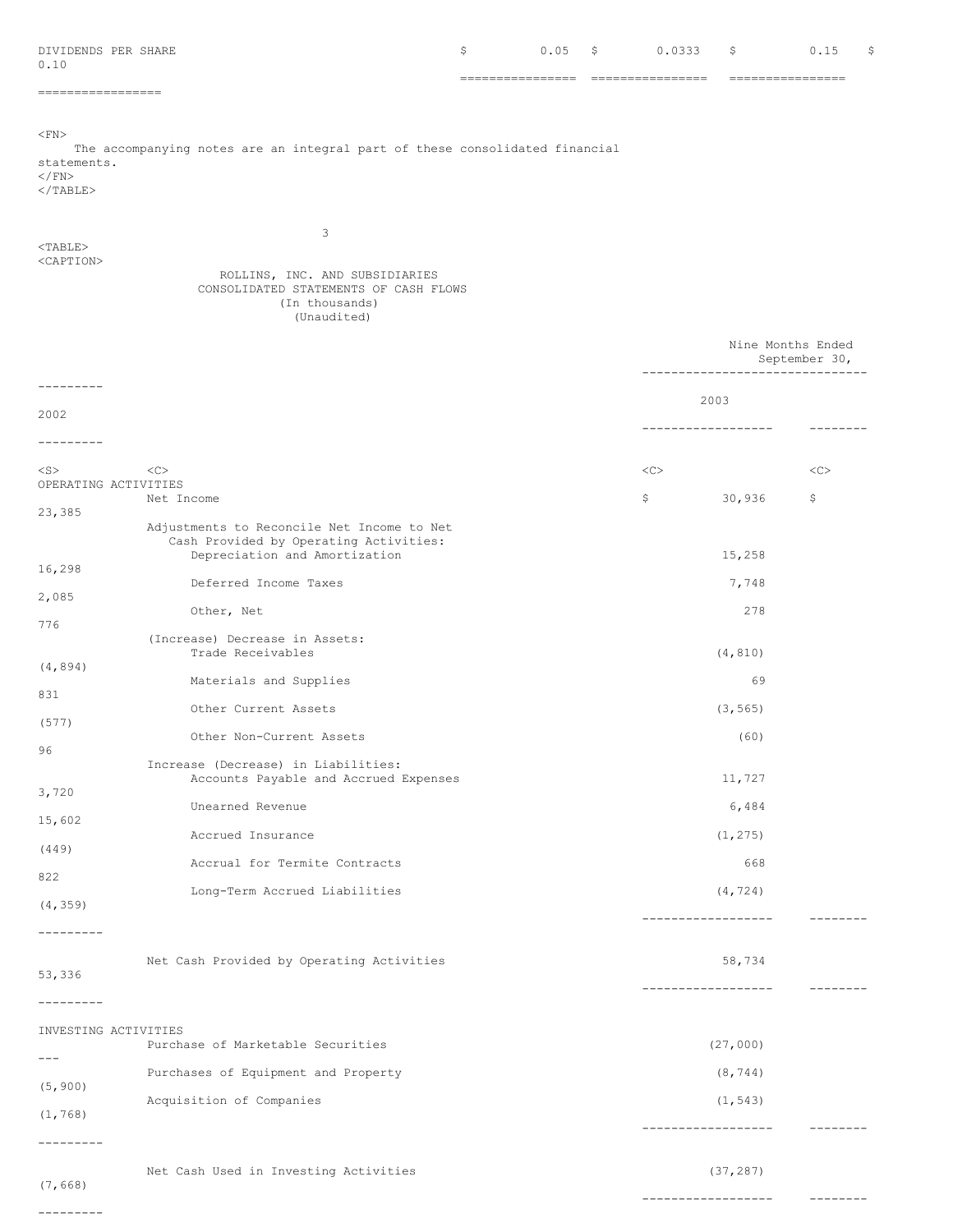| FINANCING ACTIVITIES |                                                        |              |    |
|----------------------|--------------------------------------------------------|--------------|----|
|                      | Dividends Paid                                         | (6, 754)     |    |
| (4, 511)             |                                                        |              |    |
|                      | Common Stock Purchased                                 |              |    |
| (5, 288)             |                                                        |              |    |
|                      | Payments on Capital Leases                             |              |    |
| (256)                |                                                        |              |    |
|                      | Other                                                  | 2,058        |    |
| 231                  |                                                        |              |    |
|                      |                                                        |              |    |
|                      |                                                        |              |    |
|                      |                                                        |              |    |
|                      | Net Cash Used in Financing Activities                  | (4, 696)     |    |
| (9, 824)             |                                                        |              |    |
|                      |                                                        |              |    |
|                      |                                                        |              |    |
|                      |                                                        |              |    |
|                      | Net Increase in Cash and Short-Term Investments        | 16,751       |    |
| 35,844               |                                                        |              |    |
|                      | Cash and Short-Term Investments At Beginning of Period | 38,315       |    |
| 8,650                |                                                        |              |    |
|                      |                                                        |              |    |
|                      |                                                        |              |    |
|                      | Cash and Short-Term Investments At End of Period       | \$<br>55,066 | \$ |
| 44,494               |                                                        |              |    |
|                      |                                                        |              |    |
| =================    |                                                        |              |    |

 $<$ FN $>$ 

The accompanying notes are an integral part of these consolidated financial statements.  $\langle$ /FN $>$ 

 $<$ /TABLE>

### ROLLINS, INC. AND SUBSIDIARIES NOTES TO CONSOLIDATED FINANCIAL STATEMENTS (Unaudited)

4

## NOTE 1. BASIS OF PREPARATION AND OTHER

The consolidated financial statements included herein have been prepared by Rollins, Inc. (the "Company"), without audit, pursuant to the rules and regulations of the Securities and Exchange Commission applicable to quarterly reporting on Form 10-Q. These consolidated financial statements have been prepared in accordance with Statement of Financial Accounting Standard No. 94, Consolidation of All Majority-Owned Subsidiaries ("SFAS 94"). In accordance with SFAS 94, our policy is to consolidate all subsidiaries or investees where we have voting control. We do not have any subsidiaries or investees where we have less than a 100% equity interest or less than 100% voting control, nor do we have any interest in other investees, joint ventures, or other entities that would require consolidation.

Footnote disclosures normally included in financial statements prepared in accordance with accounting principles generally accepted in the United States have been condensed or omitted pursuant to such rules and regulations. These consolidated financial statements should be read in conjunction with the financial statements and related notes contained in the Company's annual report on Form 10-K for the year ended December 31, 2002.

The Company has only one reportable segment, its pest and termite control business. The Company's results of operations and its financial condition are not reliant upon any single customer or a few customers or the Company's foreign operations.

The Company uses its Orkin franchise program for strategic growth in mostly secondary markets. Since the inception of the franchise program in 1994, the Company's policy has been to defer recognition of any initial franchise fee income because the franchise agreement provides the Company an option but not the obligation, to acquire the franchises' customer base at a future date. Since the beginning of the program, the Company has repurchased two franchises and the deferred revenues were used to reduce the purchase price allocated to the acquired assets.

In the opinion of management, the consolidated financial statements included herein contain all normal recurring adjustments necessary to present fairly the financial position of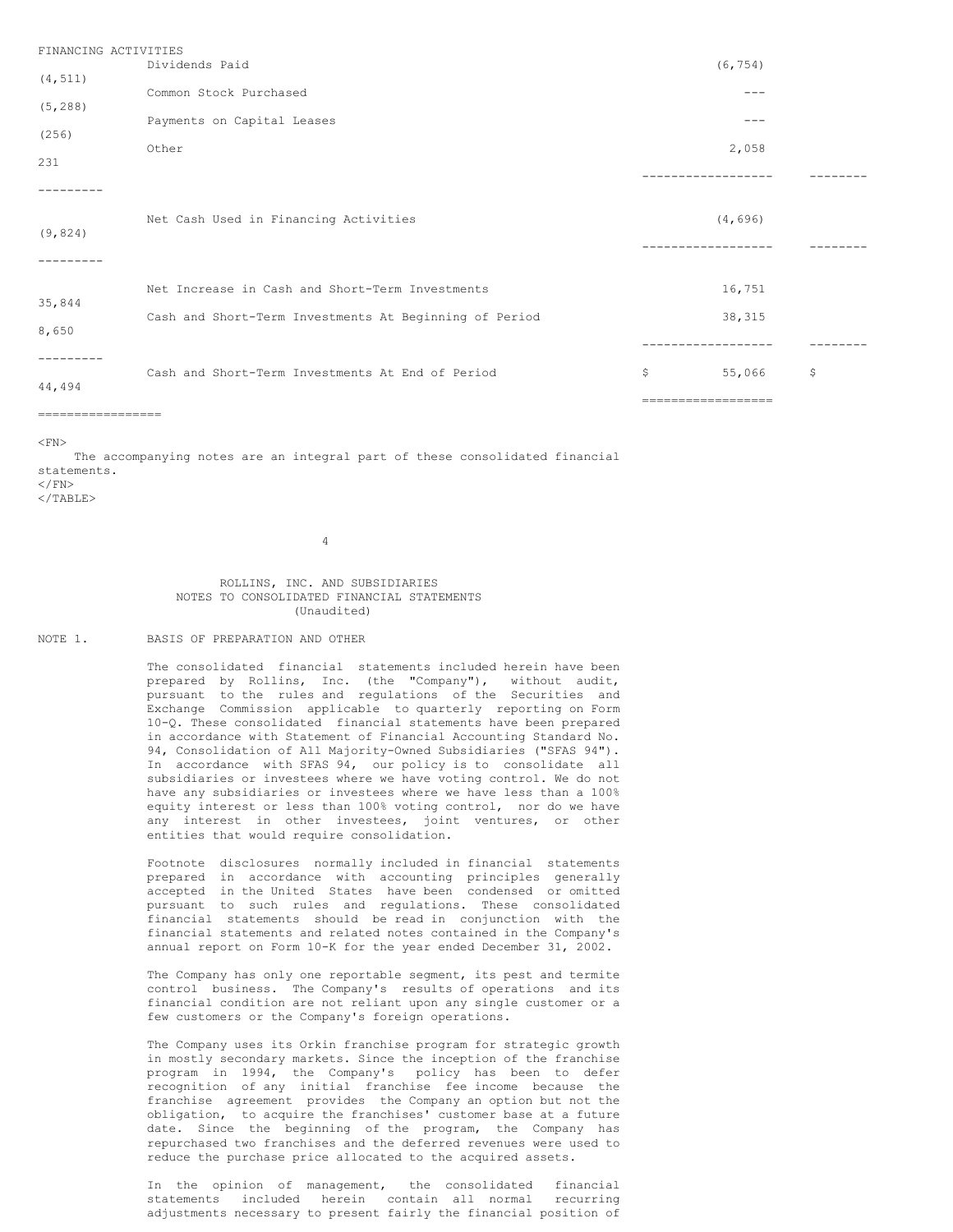the Company as of September 30, 2003 and December 31, 2002, and the results of its operations for the three and nine months ended September 30, 2003 and 2002 and cash flows for the nine months ended September 30, 2003 and 2002. Operating results for the three and nine months ended September 30, 2003 are not necessarily indicative of the results that may be expected for the year ending December 31, 2003.

Comprehensive income includes foreign currency translation adjustments (See Note 5). For the three and nine months ended September 30, 2003 and 2002, comprehensive income is not materially different from net income.

The Board of Directors, at its quarterly meeting on January 28, 2003, authorized a three-for-two stock split by the issuance on March 10, 2003 of one additional common share for each two common shares held of record on February 10, 2003. Accordingly, the par value for additional shares issued was adjusted to common stock, and fractional shares resulting from the stock split were settled in cash. All share and per share data appearing throughout this Form 10-Q have been retroactively adjusted for this stock split.

In November 2002, the Emerging Issues Task Force issued EITF 00-21, Revenue Arrangements with Multiple Deliverables, which is effective for revenue arrangements entered into in fiscal periods beginning after June 15, 2003. The Company adopted EITF 00-21 in the third quarter of 2003. This EITF addresses how to account for arrangements that involve the delivery or performance of multiple products, services, and/or rights to use assets. The Company's termite baiting service involves multiple consisting of an initial directed liquid termiticide treatment, installation of termite monitoring stations, and subsequent periodic monitoring inspections. The portion of the termite baiting service sales price applicable to subsequent periodic monitoring inspections, which is determined based on fair value, is deferred and recognized over the first year of each contract. The portion of the sales price applicable to the termiticide treatment and installation of the monitoring services is determined under the residual method (the total sales price less the fair value of the monitoring inspections). Revenues from the termiticide treatment and installation of the termite monitoring stations are

recognized upon performance of the service and installation. The adoption of this EITF did not have a significant effect on the Company's financial position, results of operations or liquidity.

5

In December 2002, the FASB issued Interpretation No. 46, Consolidation of Variable Interest Entities ("FIN 46"). The Interpretation requires that a variable interest entity be consolidated by a company if that company is subject to a majority of the risk of loss from the variable interest entity's activities or entitled to receive a majority of the entity's residual returns or both. The consolidation requirements of FIN 46 are effective for all variable interest entities created or acquired after January 31, 2003. For variable interest entities created or acquired prior to February 1, 2003, the provisions of FIN 46 must be applied for the first interim or annual period ending after December 15, 2003. The Company believes the adoption of the Interpretation will not have a material impact on the financial position, results of operations or liquidity of the Company.

Certain amounts for prior periods have been reclassified to conform with the current period consolidated financial statement presentation. Such reclassifications had no effect on previously reported net income.

The business of the Company is affected by the seasonal nature of the Company's pest and termite control services as evidenced by the following chart.

|                |   |         |   | Total Net Revenues |    |         |
|----------------|---|---------|---|--------------------|----|---------|
|                |   | 2003    |   | 2002               |    | 2001    |
|                |   |         |   |                    |    |         |
| First Ouarter  | S | 155,122 | S | 153,302            | S. | 150,280 |
| Second Ouarter |   | 185,105 |   | 184,189            |    | 180,731 |
| Third Ouarter  |   | 178,262 |   | 174,063            |    | 169,223 |
| Fourth Ouarter |   | N/A     |   | 153,871            |    | 149,691 |

Cash and short-term investments include cash on hand and in banks with original maturities of three months or less.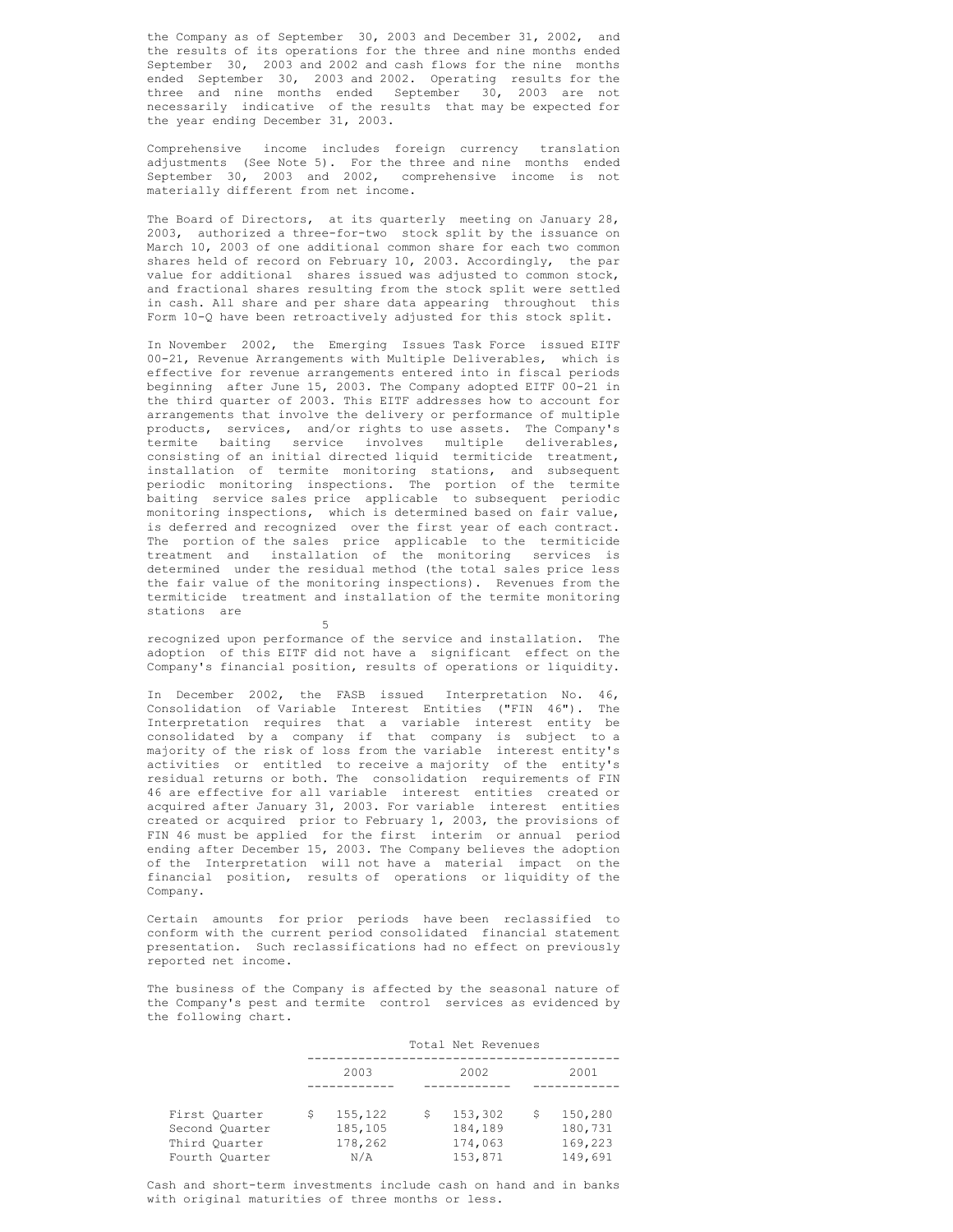In 2003, the Company has invested \$27,000,000 in marketable securities and classified them as available for sale securities. The securities are carried at their fair value, which approximates cost as of September 30, 2003. Any unrealized holding gains and losses, net of income taxes, will be reflected as a separate component of stockholders' equity until realized. For the purposes of computing realized and unrealized gains and losses, cost is determined on a specific identification basis.

## NOTE 2. EARNINGS PER SHARE

In accordance with SFAS No. 128, Earnings Per Share, the Company computes basic Earnings Per Share ("EPS") on the basis of weighted-average shares outstanding. Diluted EPS is computed on the basis of weighted-average shares outstanding plus common stock options outstanding during the period, which, if exercised, would have a dilutive effect on EPS. Basic and diluted EPS have been restated for the three-for-two stock split for all applicable periods presented (See Note 1). A reconciliation of the number of weighted-average shares used in computing basic and diluted EPS is as follows:

6

<TABLE> <CAPTION>

Three Months Ended Nine Months Ended --------------------------- --------- ----------------- September 30, September 30, --------------------------- --------- ----------------- (In thousands except per share data amounts) 2003 2002 2003 2002 ------------------------------------------------------------------- ------------- ------------- --------- ---- ------------ <S> <C> <C> <C>  $\langle C \rangle$ Basic and diluted earnings available to stockholders (numerator): \$9,800 \$6,754 \$30,936 \$23,385 Shares (denominator): Weighted-average shares outstanding and the set of the 45,115 44,855 45,049 45,101 Effect of Dilutive securities: Employee Stock Options 879 263 1,121 281 ------------- ------------- --------- ---- ------------ Adjusted Weighted-Average Shares and Assumed Exercises 45,994 45,118 46,170 45,382 Per share amounts: Basic earnings per common share \$0.22 \$0.15 \$0.69 \$0.52 Diluted earnings per common share \$0.21 \$0.15<br>\$0.52 \$0.52 \$0.67 ------------------------------------------------------------------- ------------- ------------- ---------

---- ------------

 $<$ /TABLE>

## NOTE 3. LEGAL PROCEEDINGS

Orkin, one of the Company's subsidiaries, is a named defendant in Helen Cutler and Mary Lewin v. Orkin Exterminating Company, Inc. et al. pending in the District Court of Houston County, Alabama. The plaintiffs in the above mentioned case filed suit in March of 1996 and are seeking monetary damages and injunctive relief for alleged breach of contract arising out of alleged missed or inadequate reinspections. The attorneys for the plaintiffs contend that the case is suitable for a class action and the court has ruled that the plaintiffs would be permitted to pursue a class action lawsuit against Orkin. Orkin believes this case to be without merit and intends to defend itself vigorously at trial. At this time, the final outcome of the litigation cannot be determined. However, in the opinion of Management, the ultimate resolution of this action will not have a material adverse effect on the Company's financial position, results of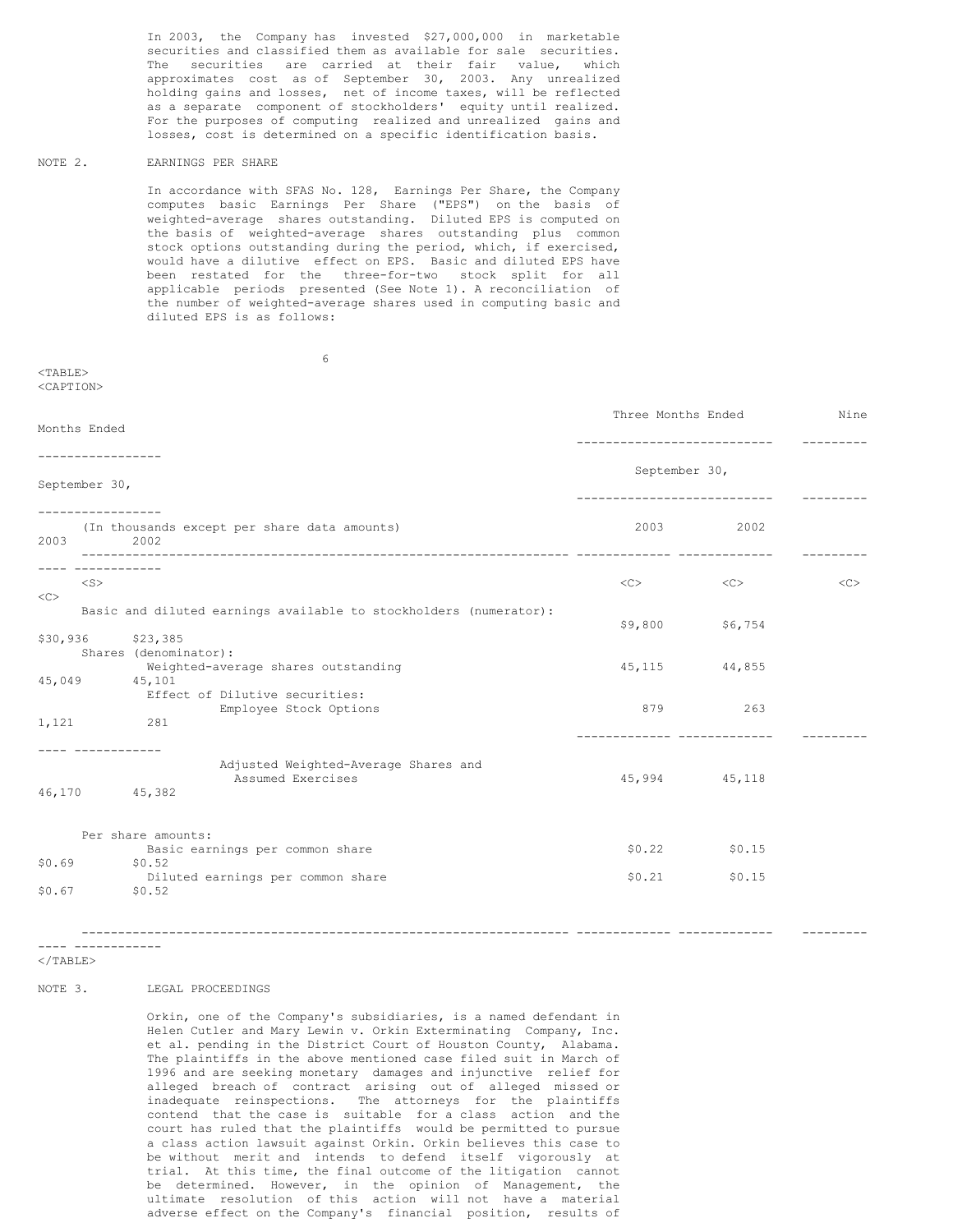operations or liquidity.

Orkin is also a named defendant in Butland et al. v. Orkin Exterminating Company, Inc. et al. pending in the Circuit Court of Hillsborough County, Tampa, Florida. The plaintiffs filed suit in March of 1999 and are seeking monetary damages and injunctive relief. The Court ruled in early April 2002, certifying the class action lawsuit against Orkin. Orkin appealed this ruling to the Florida Second District Court of Appeals which remanded the case back to the trial court for further findings. Moreover, Orkin believes this case to be without merit and intends to defend itself vigorously through trial, if necessary. At this time, the final outcome of the litigation cannot be determined. However, in the opinion of Management, the ultimate resolution of this action will not have a material adverse effect on the Company's financial position, results of operations or liquidity.

Orkin is involved in certain environmental matters primarily arising in the normal course of business. In the opinion of Management, the Company's liability under any of these matters would not materially affect its financial condition or results of operations.

Additionally, in the normal course of business, Orkin is a defendant in a number of lawsuits, which allege that plaintiffs have been damaged as a result of the rendering of services by Orkin personnel and equipment. Orkin is actively contesting these actions. Some lawsuits have been filed (Ernest W. Warren and Dolores G. Warren et al. v. Orkin Exterminating Company, Inc., et al.; Elizabeth Allen and William Allen et al. v. Rollins, Inc. and Orkin Exterminating Company, Inc.; Francis D. Petsch, et al. v. Orkin Exterminating Company, Inc. et al.; and Bob J. Stevens v. Orkin Exterminating Company, Inc. and Rollins, Inc.) in which the Plaintiffs are seeking certification of a class. The cases originate in Georgia, Florida, and Texas. The Company believes them to be without merit and intends to vigorously contest certification and defend itself through trial, if necessary. In the opinion of Management, however, the outcome of these actions will not have a material adverse effect on the Company's financial position, results of operations or liquidity.

#### NOTE 4. STOCKHOLDERS' EQUITY

 $<$ TABLE> <CAPTION>

\$0.49

For the third quarter and nine months ended September 30, 2003, approximately 26,000 and 244,000 shares of common stock were issued upon exercise of stock options by employees. The Company accounts for its employee stock options under the recognition and measurement principles of APB Opinion No. 25, Accounting for Stock Issued to Employees, and related Interpretations. The following table illustrates the effect on net income and earnings per share if the Company had applied the fair value recognition provisions of FASB Statement No. 123, Accounting for Stock-Based Compensation, to stock-based employee compensation.

7

Three Months Ended Nine Months Ended ------------------------- ------------------- ---- September 30, September 30, ------------------------- ------------------- ---- (In thousands, except per share data) 2003 2002 2003 2002 ---------- ----------- ----------- ------- ---- <S> <C> <C> <C> <C> Net income, as reported  $$9,800$   $$6,754$   $$30,936$ \$23,385 Deduct: Total stock-based employee compensation expense determined under fair value based method for all awards, net of  $related tax effects$  (483) (463) (1,449) (1,389) ---------- ----------- ----------- ------- ---- Pro forma net income  $$9,317$  \$6,291 \$29,487 \$21,996 ---------- ----------- ----------- ------- ---- Earnings per share:<br>Basic-as reported  $$0.22$   $$0.15$   $$0.69$ \$0.52 Basic-pro forma  $$0.21$   $$0.14$   $$0.65$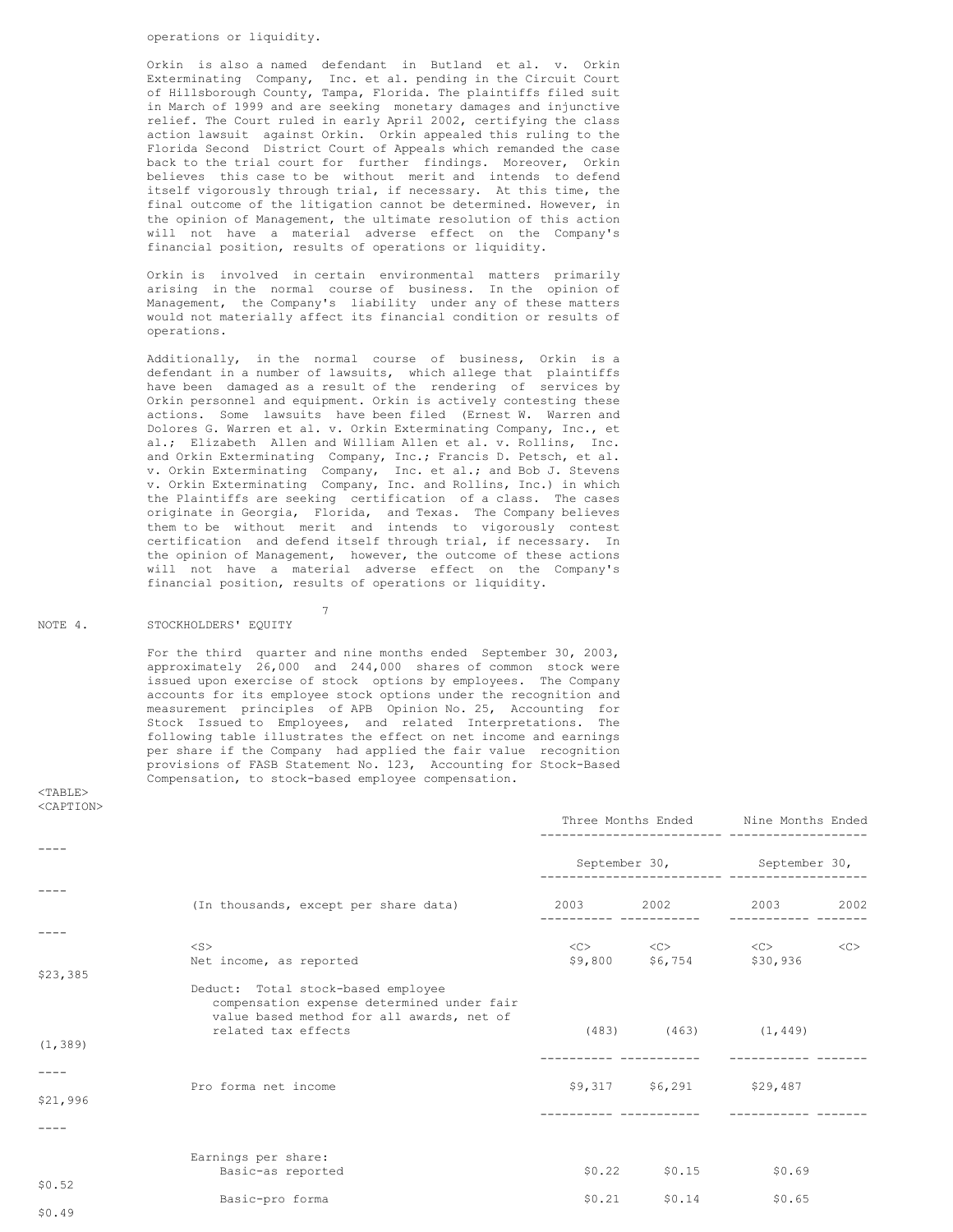| \$0.52 | Diluted-as reported | \$0.21 | \$0.15 | \$0.67 |
|--------|---------------------|--------|--------|--------|
|        | Diluted-pro forma   | \$0.20 | \$0.14 | \$0.64 |
| \$0.48 |                     |        |        |        |

</TABLE>

## NOTE 5. ACCUMULATED OTHER COMPREHENSIVE LOSS

Accumulated other comprehensive loss consists of the following (in thousands):

 $<$ TABLE> <CAPTION>

|                                                                              |     | Minimum<br>Pension<br>Liability |                  | Foreign<br>Currency<br>Translation |              | Total      |
|------------------------------------------------------------------------------|-----|---------------------------------|------------------|------------------------------------|--------------|------------|
| $<$ S $>$                                                                    | <<  |                                 | $<<$ $<$ $<$ $>$ |                                    | <<           |            |
| Balance at December 31, 2001                                                 | \$  | (4, 047)                        | \$               | (775)                              | \$           | (4, 822)   |
| Change during first nine months of 2002:<br>Before-tax amount<br>Tax benefit |     |                                 |                  | 14<br>5)                           |              | 14<br>- 5) |
|                                                                              |     |                                 |                  | 9                                  |              | 9          |
| Balance at September 30, 2002                                                | \$. | (4, 047)                        | \$               | (766)                              | S.           | (4, 813)   |
| Balance at December 31, 2002<br>Change during first nine months of 2003:     | \$  | (16, 182)                       | $\mathsf{S}$     | (765)                              | $\mathsf{S}$ | (16, 947)  |
| Before-tax amount                                                            |     |                                 |                  | 557                                |              | 557        |
| Tax benefit                                                                  |     |                                 |                  | (212)                              |              | (212)      |
|                                                                              |     |                                 |                  | 345                                |              | 345        |
| Balance at September 30, 2003                                                | S   | (16, 182)                       | \$               | (420)                              | S.           | (16, 602)  |
|                                                                              |     |                                 |                  |                                    |              |            |

## $<$ /TABLE>

# NOTE 6. ACCRUAL FOR TERMITE CONTRACTS

During the first quarter of 2003, the Company adopted the accounting provisions of FASB Interpretation No. 45 ("FIN 45"), Guarantor's Accounting and Disclosure Requirements for Guarantees, Including Direct Guarantees of Indebtedness of Others, which requires that the fair value of guarantees issued after December 31, 2002 be recorded as a liability, with the offsetting entry being recorded based on the circumstances in which the guarantee was issued. FIN 45 further states that the liability is typically reduced over the term of the guarantee. The adoption had no impact on the Company's financial position, results of operations or liquidity.

The Company maintains an accrual for termite contracts representing the estimated costs of reapplications, repair claims and associated labor, chemicals, and other costs relative to termite control services performed

8 prior to the balance sheet date. A reconciliation of the beginning and ending balances of the accrual for termite contracts is as follows:

(In thousands)

| Beginning Balance as of December 31, 2002 | \$46,446  |
|-------------------------------------------|-----------|
| Current Year Provision                    | 17.596    |
| Settlements, Claims and Expenditures Made |           |
| During the Period                         | (16, 928) |
|                                           |           |
| Ending Balance as of September 30, 2003   | \$47,114  |
|                                           |           |

Item 2. Management's Discussion and Analysis of Financial Condition and Results of Operations.

The Company's continued emphasis on customer retention, along with building recurring revenues, resulted in revenue growth of 2.4% in the third quarter and 1.4% for the first nine months of 2003 despite a sluggish economy and unseasonably wet and cold weather conditions in parts of the U.S. in the first half of the year. Revenues were up 1.2% in the first quarter and 0.5% in the second quarter.

The financial results for the third quarter and the first nine months of 2003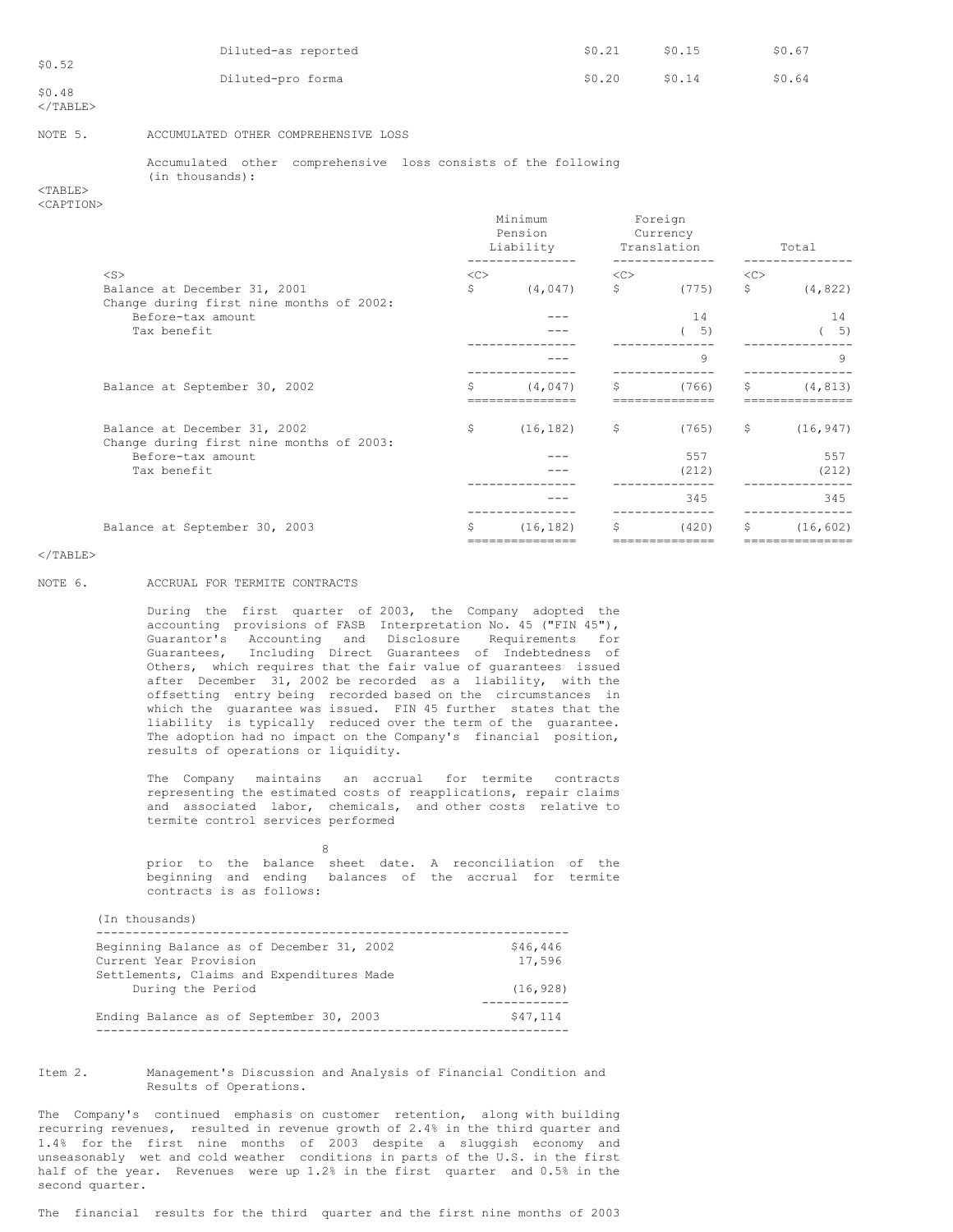were positively impacted by the continued benefit of our recent service initiatives, which included every-other-month residential pest control service, AcuridSM premium commercial pest control services, and termite directed liquid and baiting treatment.

For the third quarter of 2003, the Company had net income of \$9.8 million compared to net income of \$6.8 million in the third quarter of 2002, which represents a 45.1% increase. In addition to the revenue increase of 2.4%, the Company achieved margin improvement in Cost of Services Provided of 0.3 percentage points, expressed as a percentage of revenues, and Sales, General and Administrative expenses improved by 2.0 margin points or \$2.1 million.

For the first nine months of 2003, the Company had net income of \$30.9 million compared to net income of \$23.4 million in the first nine months of 2002, which represents a 32.3% increase. In addition to the revenue increase of 1.4%, the Company achieved margin improvements, expressed as a percentage of revenues, in Cost of Services Provided of 0.7 points and in Sales, General and Administrative of 1.3 points.

For the first nine months of 2003, the Company generated cash of \$43.8 million compared to \$35.8 million for the first nine months of 2002. The Company had Cash, Short-Term Investments and Marketable Securities of \$82.1 million at September 30, 2003, compared to \$38.3 million at December 31, 2002 and \$44.5 million at September 30, 2002.

On October 10, 2003, the Company announced the establishment of an Orkin franchise in Panama. The Company began its Orkin franchise program in the U. S. in 1994, and established its first international franchise in Mexico in 2000. Today, Orkin has 44 franchises in total.

#### Results of Operations

Revenues for the quarter ended September 30, 2003 increased to \$178.3 million, an increase of \$4.2 million or 2.4% from last year's third quarter revenues of \$174.1 million. Revenues for the nine month period ended September 30, 2003 increased to \$518.5 million, an increase of \$6.9 million or 1.4% from last year's first nine month revenues of \$511.6 million. The Company's revenue growth was very similar across its primary services, which are residential pest control, commercial pest control, and termite service. The growth in pest control revenues in the third quarter reflects the impact of increases in sales units, better average selling prices, continued improvements in customer retention, and successful price increase campaigns. Every-other-month service, our primary residential pest control service offering, continues to grow in importance, comprising 52.8% of our residential pest control customer base at September 30, 2003. In commercial pest control, the Company continued to receive favorable reaction to the rollout of its premium Gold Medal service, which specifically targets food processing companies, and also achieved improvements in average prices on new sales and successful price increases from existing customers. As another sign of strengthening in the commercial market, the Company achieved its highest ever month of sales to national accounts in September 2003. Termite revenues increased in the third quarter as a result of continued growth in recurring revenues from bait monitoring and renewal revenues, although termite revenues for the first nine months of 2003 decreased slightly, mainly as a result of the unusually wet and cold weather in parts of the U.S. in the first half of the year. Per the National Climatic Data Center's 109 years of tracking weather data, temperatures in the Northeast Region of the country were the 10th coldest on record, and the Southeast experienced the second wettest six month period on record. The Company's foreign operations accounted for approximately 7% of total third quarter revenues and 6% of total revenues for the nine months of 2003.

 $\alpha$ The business of the Company is affected by the seasonal nature of the Company's pest and termite control services as evidenced by the following chart.

|                |   |         |   | Total Net Revenues |   |         |
|----------------|---|---------|---|--------------------|---|---------|
|                |   | 2003    |   | 2002               |   | 2001    |
|                |   |         |   |                    |   |         |
| First Ouarter  | S | 155,122 | S | 153,302            | S | 150,280 |
| Second Ouarter |   | 185,105 |   | 184,189            |   | 180,731 |
| Third Ouarter  |   | 178,262 |   | 174,063            |   | 169,223 |
| Fourth Ouarter |   | N/A     |   | 153,871            |   | 149,691 |

Cost of Services Provided for the third quarter ended September 30, 2003 increased \$1.7 million or 1.8%, although the expense margin expressed as a percentage of revenues improved by 0.3 percentage points, representing 53.9% of revenues for the third quarter 2003 compared to 54.2% of revenues in the prior year third quarter. The dollar increase was mainly due to higher expenses for insurance and claims and fringe benefit costs. The expense margin improvement was primarily from continued improvement in service payroll. For the first nine months of 2003, Cost of Services Provided were flat with the prior year, reflecting an increase of just \$104,000, which enabled an improvement in the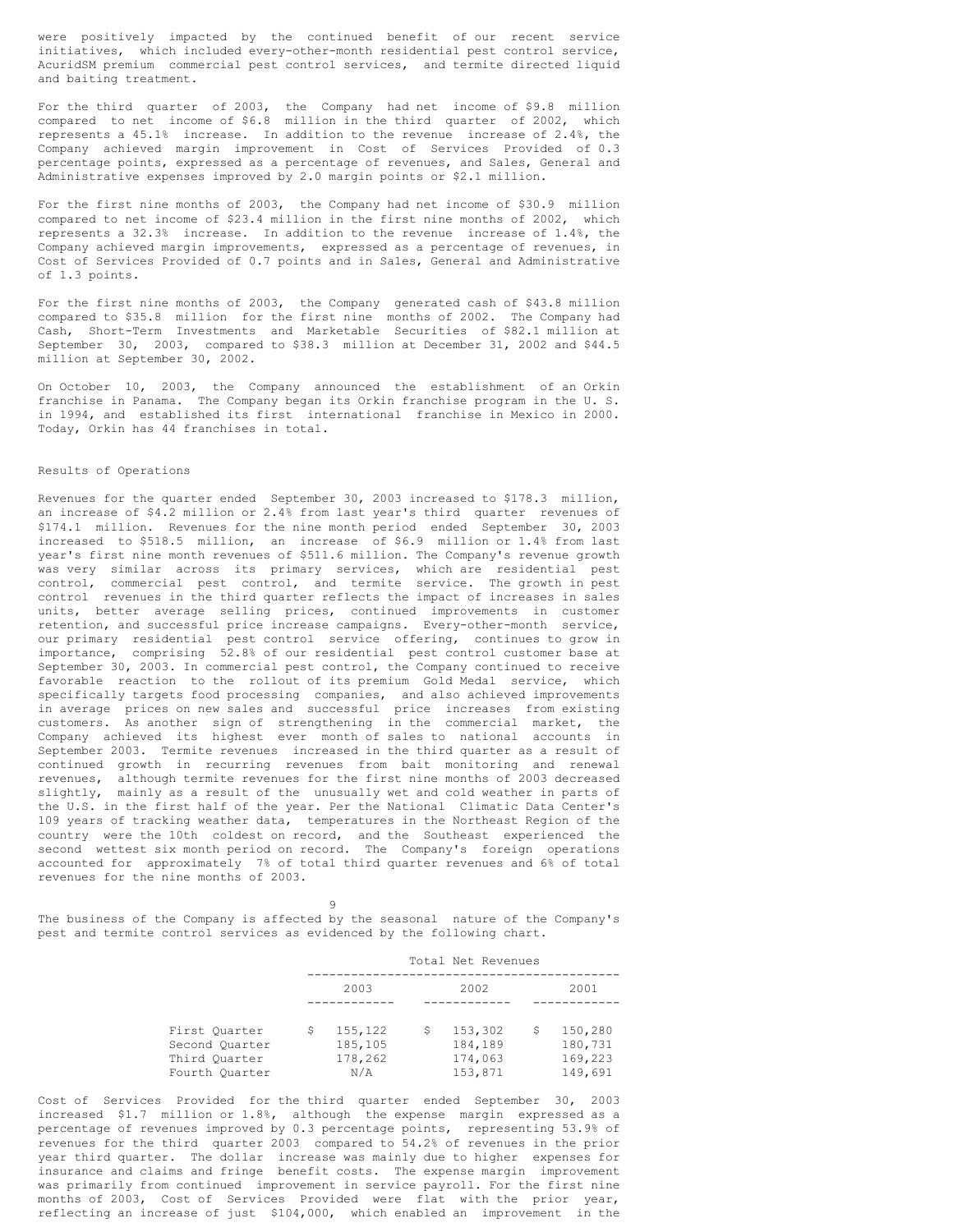expense margin of 0.7 percentage points. Cost of Services Provided represented 53.2% of revenues for the first nine months of 2003 compared to 53.9% of revenues in the prior year, with most of the margin improvement coming from lower service payroll and lower materials and supplies. These were partially offset by higher fleet expenses, as a result of higher fuel costs and a temporary spike in vehicle counts in the first quarter, fringe benefit increases, and higher insurance and claims. Service technician productivity and average pay continued to improve, which leads to better employee retention and, in management's opinion, improved customer retention.

Sales, General and Administrative for the third quarter ended September 30, 2003 decreased \$2.1 million or 3.2% and, as a percentage of revenues, improved by 2.0 margin points or 5.5%, averaging 34.5% of total revenues compared to 36.5% for the prior year quarter. Sales, General and Administrative for the first nine months of 2003 decreased \$4.2 million or 2.3% and, as a percentage of revenues, improved by 1.3 margin points or 3.7%, averaging 34.3% of total revenues compared to 35.6% for the prior year. The improvement for the quarter and the year was a result of the home office process improvement initiative started in 2002, lower field administrative costs as a result of technology and organizational investments, lower sales payroll due to lower staffing and partly from the formation of regional call centers, and lower bad debt expenses due to better collections and improvement in the receivables aging statistics.

Depreciation and Amortization expenses for the quarter ended September 30, 2003 were \$360,000 or 6.6% lower than the prior year quarter. For the first nine months of 2003, Depreciation and Amortization expenses were \$1.0 million or 6.4% lower than the prior year. The decrease was due to lower capital spending and certain technology assets becoming fully depreciated in the last twelve months.

The Company's tax provision of \$6.0 million for the third quarter and \$19.0 million for the first nine months ended September 30, 2003 reflects increased pre-tax income over the prior year periods. The effective tax rate was 38% in all periods.

### Critical Accounting Policies

We view critical accounting policies to be those policies that are very important to the portrayal of our financial condition and results of operations, and that require Management's most difficult, complex or subjective judgments. The circumstances that make these judgments difficult or complex relate to the need for Management to make estimates about the effect of matters that are inherently uncertain. We believe our critical accounting policies to be as follows:

Accrual for Termite Contracts - The Company maintains an accrual for termite contracts representing the estimated costs of reapplications, repair claims and associated labor, chemicals, and other costs relative to termite control services performed prior to the balance sheet date. The Company contracts an independent third party actuary on an annual basis to provide the Company a range of estimated liability based upon historical claims information. The actuarial study is a major consideration in determining the accrual balance, along with Management's knowledge of changes in business practices, contract changes, ongoing claims and termite remediation trends. The reserve is established based on all these factors. Management makes judgments utilizing these operational factors but recognizes that they are inherently subjective due to the difficulty in predicting settlements and awards. Other factors that may impact future cost include chemical life expectancy and government regulation. It is significant that the actual number of claims has decreased in recent years due to changes in the Company's business practices. However, it is not possible to accurately predict future significant claims. Positive changes to our business practices include revisions made to our contracts, more effective treatment methods that include a directed-liquid baiting program, more effective termiticides, and expanded training methods and techniques.

10

Accrued Insurance - The Company self-insures, up to specified limits, certain risks related to general liability, workers' compensation and vehicle liability. The estimated costs of existing and future claims under the self-insurance program are accrued based upon historical trends as incidents occur, whether reported or unreported (although actual settlement of the claims may not be made until future periods) and may be subsequently revised based on developments relating to such claims. The Company contracts an independent third party actuary on an annual basis to provide the Company a range of estimated liability based upon historical claims information. The actuarial study is a major consideration, along with Management's knowledge of changes in business practices and existing claims compared to current balances. The reserve is established based on all these factors. Management's judgment is inherently subjective and a number of factors are outside Management's knowledge and control. Additionally, historical information is not always an accurate indication of future events. It should be noted that the number of claims has been decreasing due to the Company's proactive risk management to develop and maintain ongoing programs. However, it is not possible to accurately predict future significant claims. Initiatives that have been implemented include pre-employment screening and an annual motor vehicle report required on all its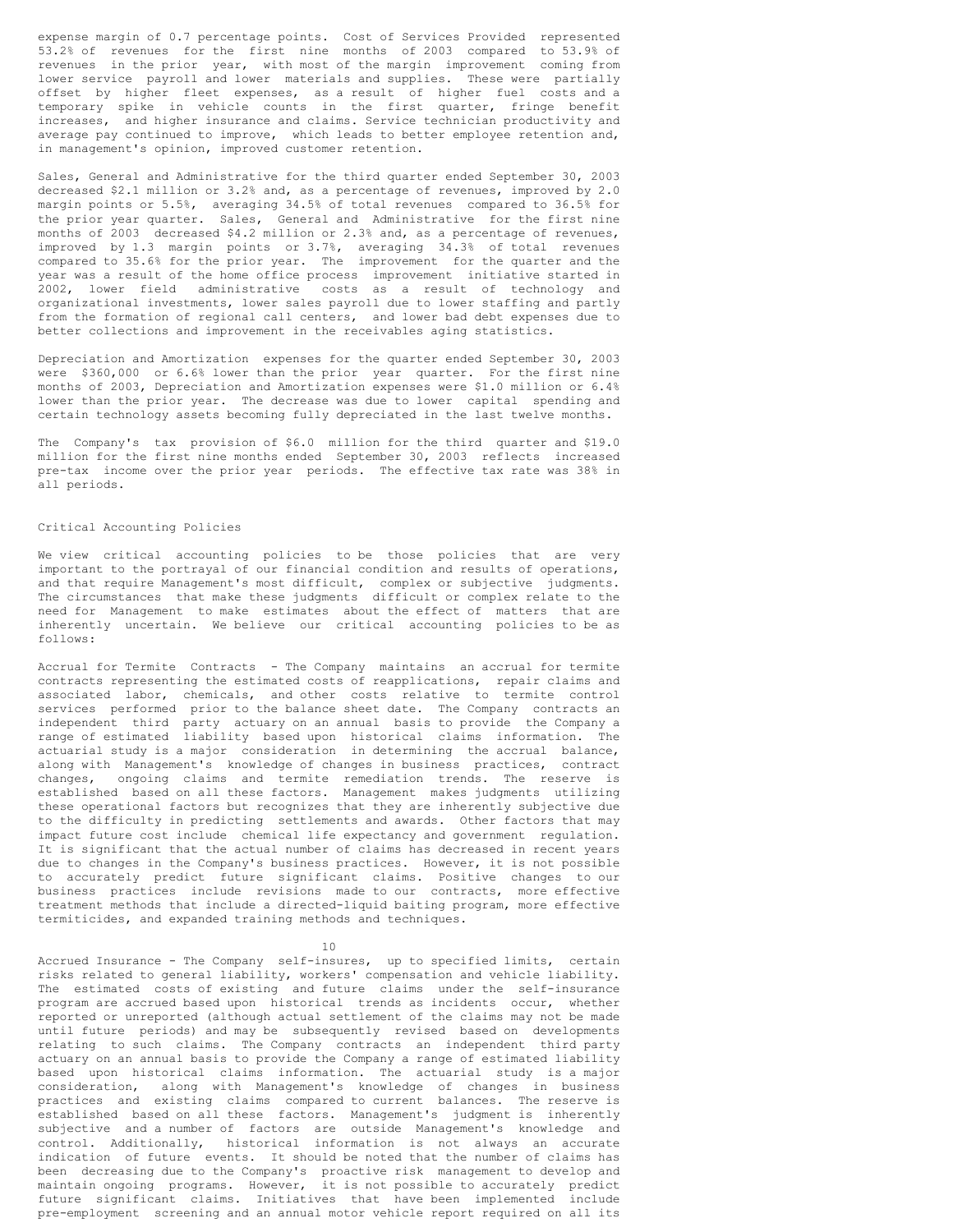drivers, utilization of a Global Positioning System that has been fully deployed to our Company vehicles, post-offer physicals for new employees, and pre-hire, random and post-accident drug testing. The Company has improved the time required to report a claim by utilizing a "Red Alert" program that provides serious accident assessment twenty four hours a day and seven days a week and has instituted a modified duty program that enables employees to go back to work on a limited-duty basis.

Revenue Recognition - The Company's revenue recognition policies follow the criteria outlined in the SEC's Staff Accounting Bulletin No. 101, Revenue Recognition in Financial Statements ("SAB 101"). Revenue is recognized at the time services are performed through a contractual arrangement where collectibility is reasonably assured. Residential and commercial pest control services are primarily recurring in nature, while certain types of commercial customers may receive multiple treatments within a given month. In general, pest control customers sign an initial one year contract, and revenues are recognized at the time services are performed. For pest control customers, the Company offers a discount for those customers who prepay for a full year of services. The Company defers recognition of these advance payments and recognizes the revenue as the services are rendered. The Company classifies the discounts related to the advance payments as a reduction in revenues. Termite baiting revenues are recognized when the initial services are performed at the inception of a new contract, although a portion of every termite baiting sale is deferred. The amount deferred is an estimate of the fair value of monitoring services to be rendered after the initial service. The amount deferred is then recognized as income on a straight-line basis over the remaining contract term, which results in recognition of revenue in a pattern that approximates the timing of performing monitoring visits. Baiting renewals are deferred and recognized over the annual contract period on a straight-line basis that approximates the timing of performing the required monitoring visits. Traditional termite treatments are recognized as revenue at the time services are performed. Traditional termite contract renewals are recognized as revenues at the renewal date in order to match the revenue with the approximate timing of the corresponding service provided.

### Liquidity and Capital Resources

The Company believes its current cash and marketable securities balances, future cash flows from operating activities and available borrowings under its \$55.0 million credit facility will be sufficient to finance its current operations and obligations, and fund expansion of the business for the foreseeable future, including acquisition of select pest control businesses. The Company's operations generated cash of \$58.7 million for the first nine months ended September 30, 2003, compared with cash provided by operating activities of \$53.3 million for the same period in 2002. The 2003 results were achieved primarily from higher Net Income and strong advance payments received from customers. The decrease in Long-Term Accrued Liabilities in the first nine months of 2003 was due to a \$5 million contribution to the defined benefit retirement plan in April 2003.

The Company invested approximately \$8.7 million in capital expenditures during the nine months ended September 30, 2003, compared to \$5.9 million during the same period in 2002, and expects to invest between \$2.0 million and \$4.0 million for the remainder of 2003. Capital expenditures for the first nine months consisted primarily of the purchase of equipment replacements and upgrades and improvements to the Company's management information systems. During the first nine months, the Company made acquisitions totaling \$1.5 million, compared to \$1.8 million during the same period in 2002. A total of \$6.8 million was paid in cash dividends (\$0.15 per share) during the first nine months of 2003, compared to \$4.5 million or \$0.10 per share during the same period in 2002. At the January 28, 2003 Board of Directors' Meeting, the Board approved a 50% increase in the quarterly dividend, from \$0.033 to \$0.05 per share on the split number of shares resulting from the three-for-two stock split to holders on March 10, 2003. The capital expenditures, acquisitions and cash dividends were funded entirely through existing cash balances and operating activities. The Company maintains a \$55.0 million credit facility with a commercial bank, of which no borrowings were outstanding as of September 30, 2003 or October 15, 2003. However, the Company does maintain approximately \$32.0 million in Letters of Credit.

Orkin, one of the Company's subsidiaries, is aggressively defending a class action lawsuit filed in Hillsborough County, Tampa, Florida. In early April 2002, the Circuit Court of Hillsborough County certified the class action status of Butland et al. v. Orkin Exterminating Company, Inc. et al. Orkin is also a defendant in Helen Cutler and Mary Lewin v. Orkin

11

Exterminating Company, Inc. et al pending in the District Court of Houston County, Alabama. Other lawsuits against Orkin, and in some instances the Company, are also being vigorously defended, including the Warren, Allen, Petsch, and Stevens cases. For further discussion, see Note 3 to the accompanying financial statements.

The Company made contributions of \$20.0 million to the defined benefit retirement plan (the "Plan") during 2002 as a result of the Plan being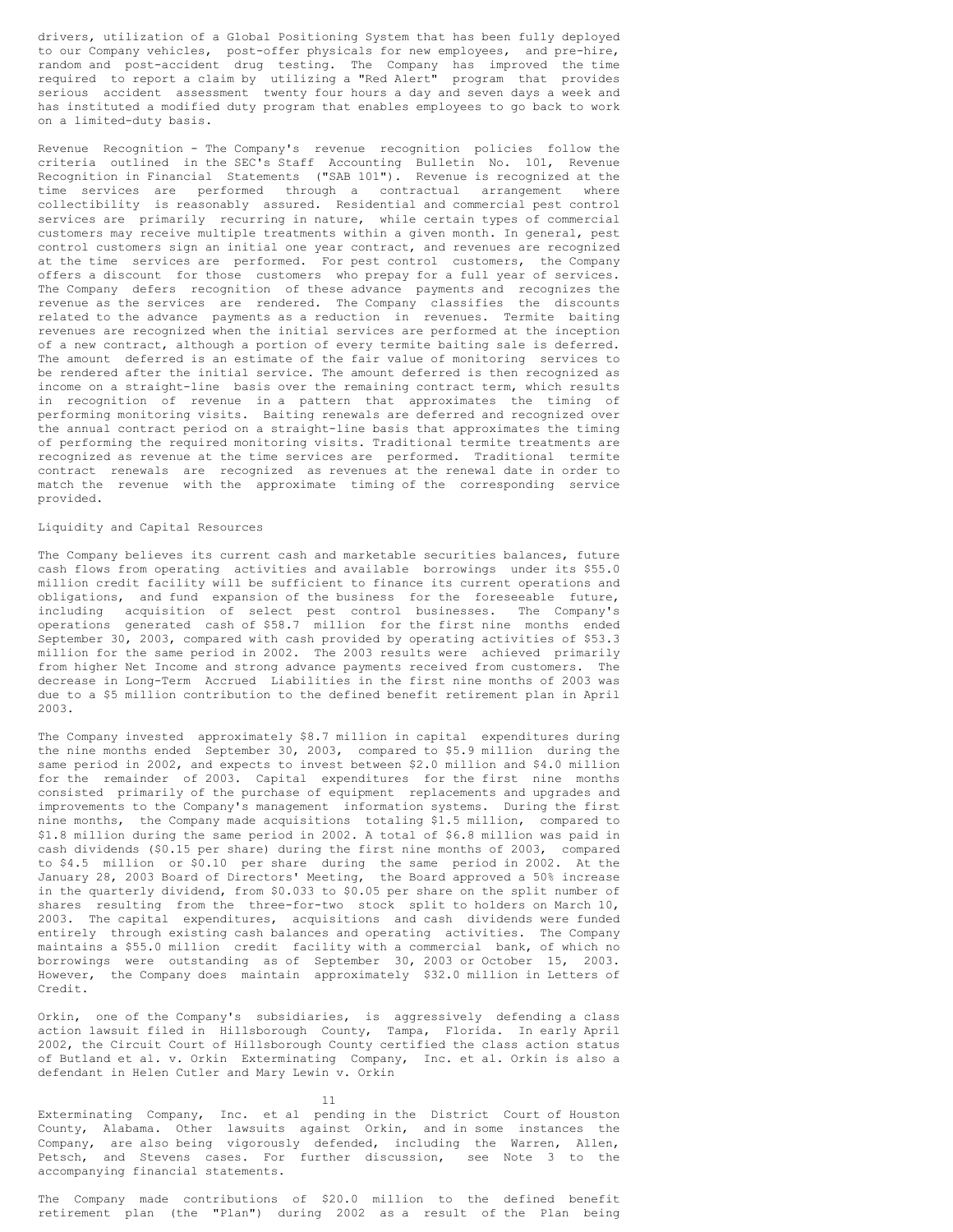underfunded. The Company made contributions of \$5.0 million to the Plan in the second quarter of 2003 and believes that it may make additional contributions in the amount of approximately \$5.0 million in the remainder of 2003. In the opinion of Management, additional Plan contributions will not have a material effect on the Company's financial position, results of operations or liquidity.

### Impact of Recent Accounting Pronouncements

In November 2002, the Emerging Issues Task Force issued EITF 00-21, Revenue Arrangements with Multiple Deliverables, which is effective for revenue arrangements entered into in fiscal periods beginning after June 15, 2003. The Company adopted EITF 00-21 in the third quarter of 2003. This EITF addresses how to account for arrangements that involve the delivery or performance of multiple products, services, and/or rights to use assets. The Company's termite baiting service involves multiple deliverables, consisting of an initial directed liquid termiticide treatment, installation of termite monitoring stations, and subsequent periodic monitoring inspections. The portion of the termite baiting service sales price applicable to subsequent periodic monitoring inspections, which is determined based on fair value, is deferred and recognized over the first year of each contract. The portion of the sales price applicable to the termiticide treatment and installation of the monitoring services is determined under the residual method (the total sales price less the fair value of the monitoring inspections). Revenues from the termiticide treatment and installation of the termite monitoring stations are recognized upon performance of the service and installation. The adoption of this EITF did not have a significant effect on the Company's financial position, results of operations or liquidity.

In December 2002, the FASB issued Interpretation No. 46, Consolidation of Variable Interest Entities ("FIN 46"). The Interpretation requires that a variable interest entity be consolidated by a company if that company is subject to a majority of the risk of loss from the variable interest entity's activities or entitled to receive a majority of the entity's residual returns or both. The consolidation requirements of FIN 46 are effective for all variable interest entities created or acquired after January 31, 2003. For variable interest entities created or acquired prior to February 1, 2003, the provisions of FIN 46 must be applied for the first interim or annual period ending after December 15, 2003. The Company believes the adoption of the Interpretation will not have a material impact on the financial position, results of operations or liquidity of the Company.

#### Forward-Looking Statements

This Quarterly Report contains forward-looking statements within the meaning of the Private Securities Litigation Reform Act of 1995. Such forward-looking statements include statements regarding the expected impact of potential future pension plan contributions, the outcome of litigation arising in the ordinary course of business and the outcome of the Helen Cutler and Mary Lewin v. Orkin Exterminating Company, Inc. et al. ("Cutler") and the Butland et al. v. Orkin Exterminating Company, Inc. et al. ("Butland") litigation on the Company's financial condition, results of operations and liquidity; the adequacy of the Company's resources to fund operations and obligations; the impact of the corporate restructuring on liquidity and results of operations; and the Company's projected 2003 capital expenditures. The actual results of the Company could differ materially from those indicated by the forward-looking statements because of various risks, timing and uncertainties including, without limitation, the possibility of an adverse ruling against the Company in the Cutler, Butland or other litigation; general economic conditions; market risk; changes in industry practices or technologies; the degree of success of the Company's termite process reforms and pest control selling and treatment methods; the Company's ability to identify potential acquisitions; climate and weather trends particularly unseasonable cold and wet weather; competitive factors and pricing practices; that the cost reduction benefits of the corporate restructuring may not be as great as expected or eliminated positions may have to be reinstated in the future; potential increases in labor costs; and changes in various government laws and regulations, including environmental regulations and additional risks discussed in the Company's Form 10-K for the year ended December 31, 2002. All of the foregoing risks and uncertainties are beyond the ability of the Company to control, and in many cases the Company cannot predict the risks and uncertainties that could cause its actual results to differ materially from those indicated by the forward-looking statements.

#### 12

# Item 3. Quantitative and Qualitative Disclosures About Market Risk.

As of September 30, 2003, the Company maintained an investment portfolio subject to short-term interest rate risk exposure. The Company has been affected by the impact of lower interest rates on interest income from its short-term investments and marketable securities. The Company is also subject to interest rate risk exposure through borrowings on its \$55.0 million credit facility. Due to the absence of such borrowings as of September 30, 2003 and as currently anticipated for the remainder of 2003, this risk is not expected to have a material effect upon the Company's results of operations or financial position going forward. The Company is also exposed to market risks arising from changes in foreign exchange rates. The Company believes that this foreign exchange rate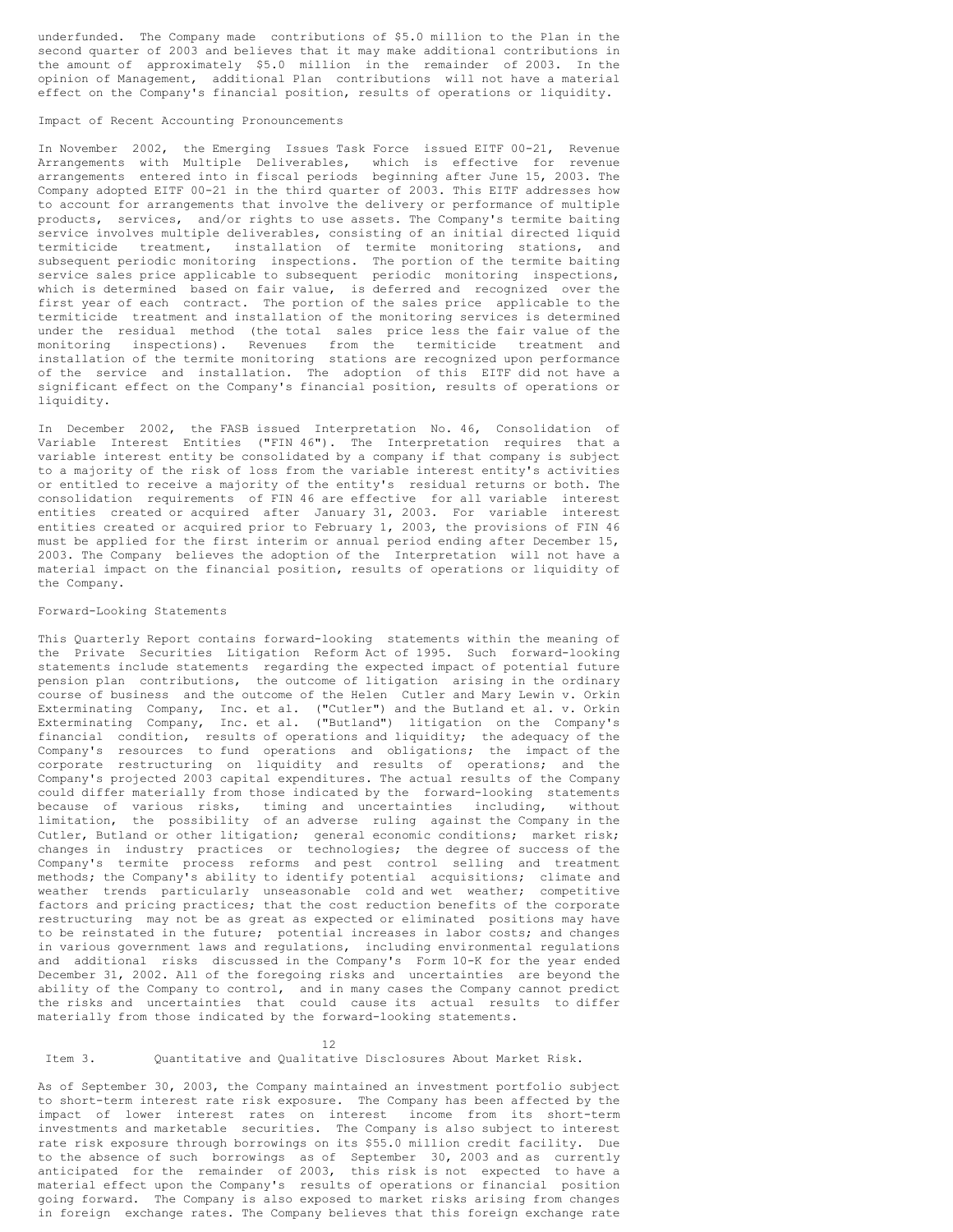risk will not have a material effect upon the Company's results of operations or financial position going forward.

#### Item 4. Controls and Procedures.

Under the supervision and with the participation of our Management, including our principal executive officer and principal financial officer, we conducted an evaluation of the effectiveness of the design and operations of our disclosure controls and procedures, as defined in rules 13a-15(e) and 15d-15(e) under the Securities Exchange Act of 1934, as of September 30, 2003. Based on this evaluation, our principal executive officer and principal financial officer concluded that our disclosure controls and procedures were effective such that the material information required to be included in our Securities and Exchange Commission ("SEC") reports is recorded, processed, summarized and reported within the time periods specified in SEC rules and forms relating to Rollins, Inc., including our consolidated subsidiaries, and was made known to them by others within those entities, particularly during the period when this report was being prepared.

In addition, there were no significant changes in our internal control over financial reporting during the quarter that could significantly affect these controls. We have not identified any significant deficiency or material weaknesses in our internal controls, and therefore there were no corrective actions taken.

13

PART II OTHER INFORMATION

Item 1. Legal Proceedings.

See Note 3 to Part I, Item 1 for discussion of certain litigation.

- Item 6. Exhibits and Reports on Form 8-K.
	- (a) Exhibits
		- (3) (i) Restated Certificate of Incorporation of Rollins, Inc. is incorporated herein by reference to Exhibit (3) (i) as filed with its Form 10-K for the year ended December 31, 1997.
			- (ii) Amended and Restated By-laws of Rollins, Inc. is incorporated by reference to Exhibit (3) (ii) as filed with its Form 10-Q for the quarterly period ended June 30, 2003.
			- (iii) Amendment to the By-laws of Rollins, Inc. is incorporated herein by reference to Exhibit (3) (iii) as filed with its Form 10-Q for the quarterly period ended March 31, 2001.
			- (iv) Amendment to the By-laws of Rollins, Inc. is incorporated herein by reference to Exhibit (3) (iv) as filed with its Form 10-K for the year ended December 31, 2002.
		- (4) Form of Common Stock Certificate of Rollins, Inc. is incorporated herein by reference to Exhibit (4) as filed with its Form 10-K for the year ended December 31, 1998.
		- (31.1) Certification of Chief Executive Officer Pursuant to Item 601(b)(31) of Regulation S-K, as adopted pursuant to Section 302 of the Sarbanes-Oxley Act of 2002.
		- (31.2) Certification of Chief Financial Officer Pursuant to Item 601(b)(31) of Regulation S-K, as adopted pursuant to Section 302 of the Sarbanes-Oxley Act of 2002.
		- (32.1) Certification of Chief Executive Officer and Chief Financial Officer Pursuant to 18 U.S.C. Section 1350, As Adopted Pursuant to Section 906 of the Sarbanes-Oxley Act of 2002.
	- (b) Reports on Form 8-K.

On July 24, 2003, the Company furnished a report on Form 8-K, which reported under Item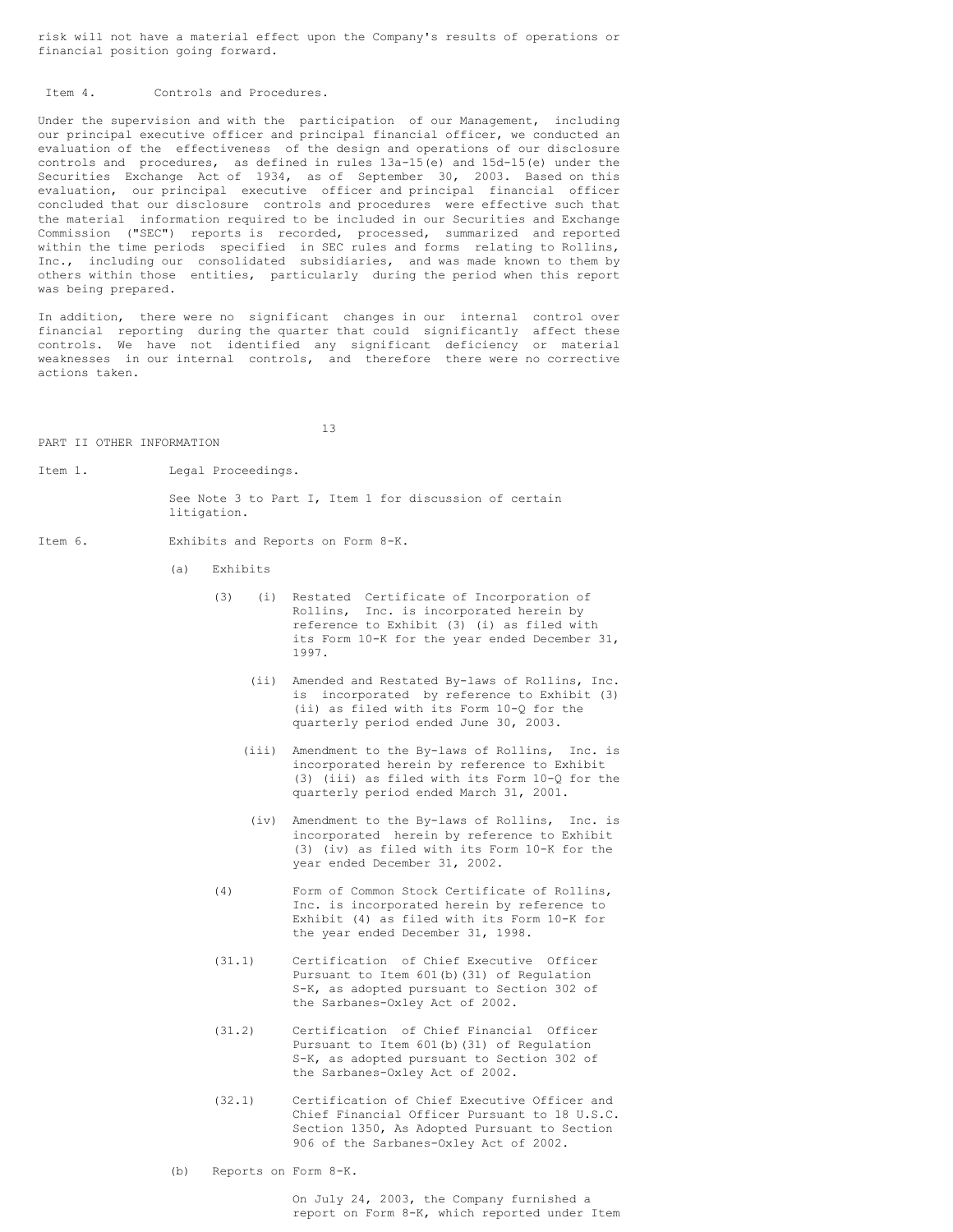|                        |                                        |                               | 9 that on July 22, 2003, the Company<br>reported earnings for the second quarter<br>ended June 30, 2003.                                                                                                           |
|------------------------|----------------------------------------|-------------------------------|--------------------------------------------------------------------------------------------------------------------------------------------------------------------------------------------------------------------|
|                        |                                        |                               | On July 24, 2003, the Company furnished a<br>report on Form 8-K, which reported under Item<br>9 that on July 22, 2003, the Board of<br>Directors has declared a regular quarterly<br>dividend of \$0.05 per share. |
|                        |                                        | 14<br>SIGNATURES              |                                                                                                                                                                                                                    |
|                        | undersigned thereunto duly authorized. |                               | Pursuant to the requirements of the Securities Exchange Act of 1934, the<br>registrant has duly caused this report to be signed on its behalf by the                                                               |
|                        |                                        | ROLLINS, INC.<br>(Registrant) |                                                                                                                                                                                                                    |
| Date: October 29, 2003 |                                        |                               | By: /s/ Gary W. Rollins                                                                                                                                                                                            |
|                        |                                        |                               | Gary W. Rollins<br>Chief Executive Officer, President<br>and Chief Operating Officer<br>(Member of the Board of Directors)                                                                                         |
| Date: October 29, 2003 |                                        | $\mathbb{B}\vee$ :            | /s/ Harry J. Cynkus                                                                                                                                                                                                |
|                        |                                        |                               | . <u>.</u> .<br>Harry J. Cynkus<br>Chief Financial Officer and Treasurer<br>(Principal Financial and Accounting<br>Officer)                                                                                        |

15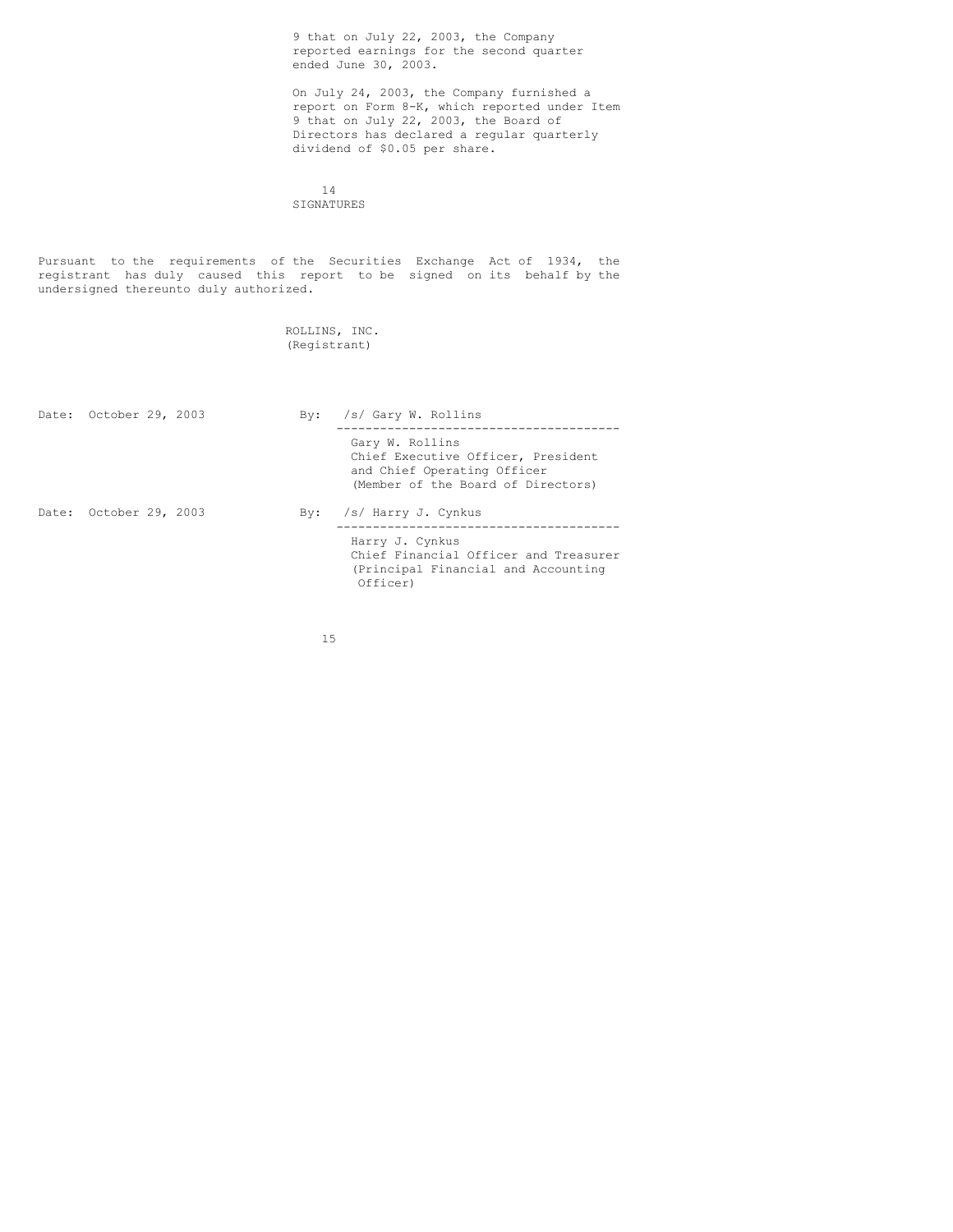### Certifications

I, Gary W. Rollins, President and Chief Executive Officer of Rollins, Inc., certify that:

1. I have reviewed this quarterly report on Form 10-Q of Rollins, Inc.;

2. Based on my knowledge, this quarterly report does not contain any untrue statement of a material fact or omit to state a material fact necessary to make the statements made, in light of the circumstances under which such statements were made, not misleading with respect to the period covered by this quarterly report;

3. Based on my knowledge, the financial statements, and other financial information included in this quarterly report, fairly present in all material respects the financial condition, results of operations and cash flows of the registrant as of, and for, the periods presented in this quarterly report;

4. The registrant's other certifying officers and I are responsible for establishing and maintaining disclosure controls and procedures (as defined in Exchange Act Rules 13a-15(e) and 15d-15(e)) for the registrant and we have:

a) Designed such disclosure controls and procedures, or caused such disclosure controls and procedures to be designed under our supervisions, to ensure that material information relating to the registrant, including its consolidated subsidiaries, is made known to us by others within those entities, particularly during the period in which this quarterly report is being prepared;

c) Evaluated the effectiveness of the registrant's disclosure controls and procedures and presented in this report our conclusions about the effectiveness of the disclosure controls and procedures, as of the end of the period covered by this quarterly report based on such evaluation; and

d) Disclosed in this report any change in the registrant's internal control over financial reporting that occurred during the registrant's most recent fiscal quarter (the registrant's fourth fiscal quarter in the case of an annual report) that has materially affected, or is reasonably likely to materially affect, the registrant's internal control over financial reporting; and

5. The registrant's other certifying officer(s) and I have disclosed, based on our most recent evaluation of internal control over financial reporting, to the registrant's auditors and the audit committee of the registrant's board of directors (or persons performing the equivalent functions):

(a) All significant deficiencies and material weaknesses in the design or operation of internal control over financial reporting which are reasonably likely to adversely affect the registrant's ability to record, process, summarize and report financial information; and

(b) Any fraud, whether or not material, that involves management or other employees who have a significant role in the registrant's internal control over financial reporting.

Date: October 29, 2003 By: /s/ Gary W. Rollins --------------------------------------------- Gary W. Rollins Chief Executive Officer, President and Chief Operating Officer (Member of the Board of Directors)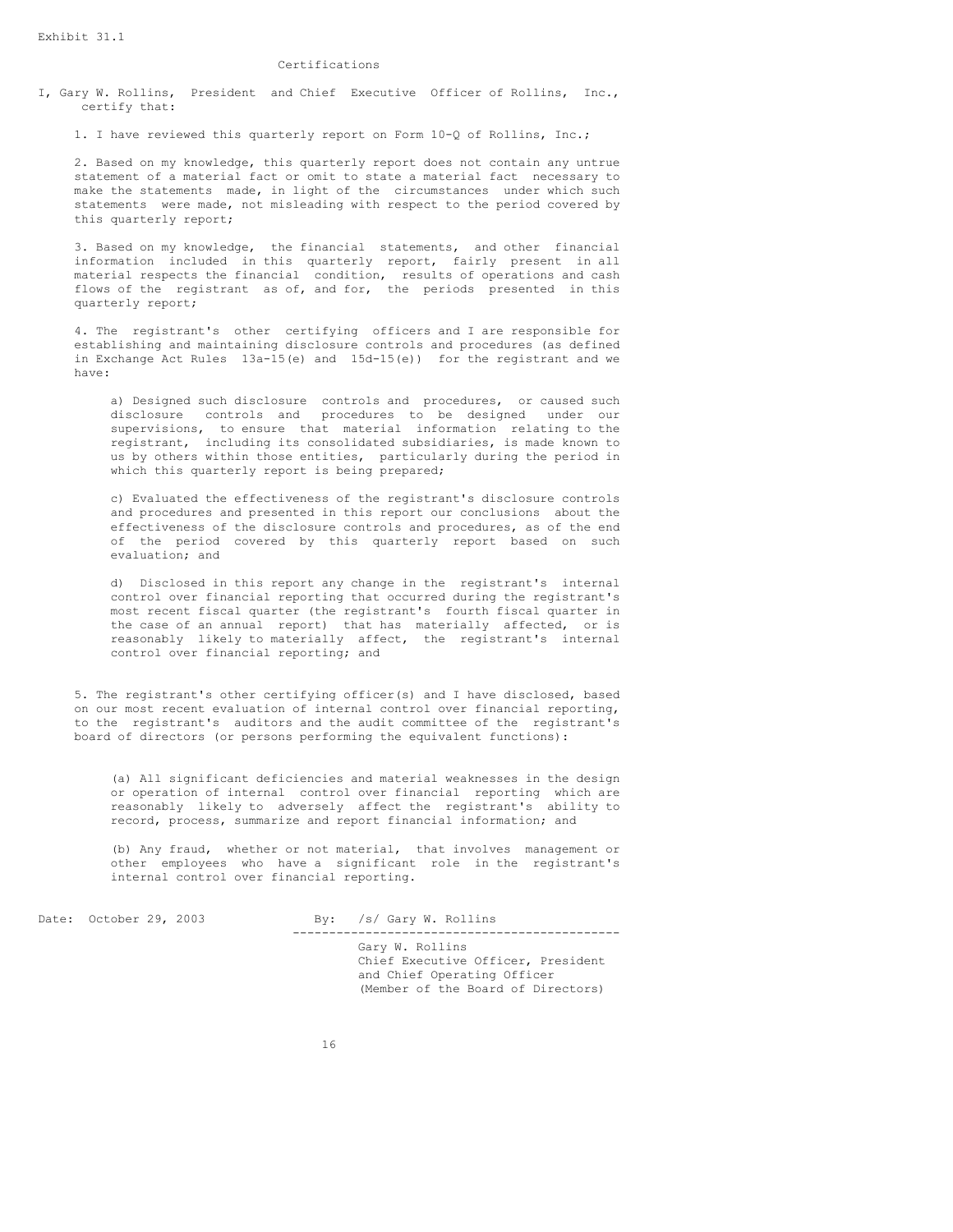Exhibit 31.2

I, Harry J. Cynkus, Chief Financial Officer of Rollins, Inc., certify that:

1. I have reviewed this quarterly report on Form 10-Q of Rollins, Inc.;

2. Based on my knowledge, this quarterly report does not contain any untrue statement of a material fact or omit to state a material fact necessary to make the statements made, in light of the circumstances under which such statements were made, not misleading with respect to the period covered by this quarterly report;

3. Based on my knowledge, the financial statements, and other financial information included in this quarterly report, fairly present in all material respects the financial condition, results of operations and cash flows of the registrant as of, and for, the periods presented in this quarterly report;

4. The registrant's other certifying officers and I are responsible for establishing and maintaining disclosure controls and procedures (as defined in Exchange Act Rules 13a-15(e) and 15d-15(e)) for the registrant and we have:

a) Designed such disclosure controls and procedures, or caused such disclosure controls and procedures to be designed under our supervisions, to ensure that material information relating to the registrant, including its consolidated subsidiaries, is made known to us by others within those entities, particularly during the period in which this quarterly report is being prepared;

c) Evaluated the effectiveness of the registrant's disclosure controls and procedures and presented in this report our conclusions about the effectiveness of the disclosure controls and procedures, as of the end of the period covered by this quarterly report based on such evaluation; and

d) Disclosed in this report any change in the registrant's internal control over financial reporting that occurred during the registrant's most recent fiscal quarter (the registrant's fourth fiscal quarter in the case of an annual report) that has materially affected, or is reasonably likely to materially affect, the registrant's internal control over financial reporting; and

5. The registrant's other certifying officer(s) and I have disclosed, based on our most recent evaluation of internal control over financial reporting, to the registrant's auditors and the audit committee of the registrant's board of directors (or persons performing the equivalent functions):

(a) All significant deficiencies and material weaknesses in the design or operation of internal control over financial reporting which are reasonably likely to adversely affect the registrant's ability to record, process, summarize and report financial information; and

(b) Any fraud, whether or not material, that involves management or other employees who have a significant role in the registrant's internal control over financial reporting.

| October 29,<br>Date: |  | 2003 |
|----------------------|--|------|
|----------------------|--|------|

ober 29, 2003 By: /s/ Harry J. Cynkus ----------------------------------------------- Harry J. Cynkus Chief Financial Officer and Treasurer (Principal Financial and Accounting Officer)

17